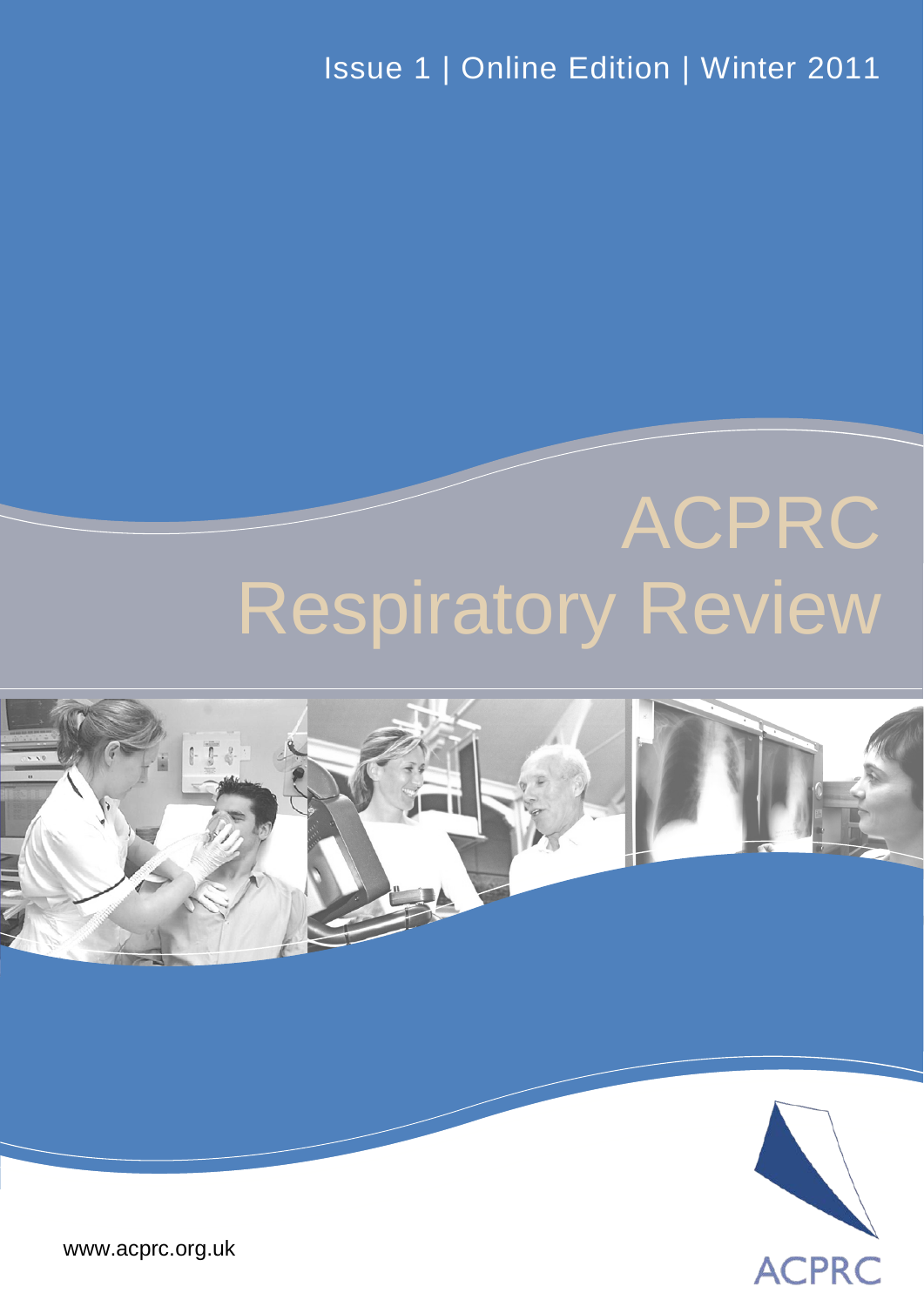# **Editorial**

Welcome to the Respiratory Review for January-June 2011, our first bi-annual review to be published online only. The ACPRC would like to thank reviewers for their ongoing commitment to this review.

#### Lauren Hogg RESPIRATORY REVIEW EDITOR

# **Reviewers**

Alex Robinson Amy Rees Ann BanksArun Joseph Bronwen Connolly Claire Bradley Claire Hine Emma Chaplin Fidelma Moran Harriet Shannon Holly Gilbert Izzie Easton

Jane Toms Lynn McDonnell May Nel Nicki Garner Nicola Glasby Rachel Garrod Rachel Johnston Rosalie Bennett Trudy Reeve Una Jones

# Journals

American Journal of Critical Care American Journal of Respiratory and Critical Care Medicine Anaesthesia Archives of Physical Medicine and Rehabilitation **BMJ** British Journal of Anaesthesia Chest Cochrane Systematic Reviews Critical Care Medicine European Respiratory Journal Heart and Lung Intensive Care Medicine International Journal of COPD Journal of ACPRC Journal of Advanced Nursing Journal of American Medical Association Journal of Cardiopulmonary Rehabilitation and **Prevention** Journal of Critical Care

Journal of Intensive Care Medicine Journal of Neurology, Neurosurgery and **Psychiatry** Journal of Physiotherapy Journal of Rehabilitation Medicine Lancet Neurology New England Journal of Medicine New Zealand Journal of Physiotherapy Open Respiratory Medicine Journal Pediatric Pulmonology Physical Therapy Physical Therapy Reviews Physiotherapy Physiotherapy Canada Physiotherapy Research International Physiotherapy Theory and Practice Respiration Respiratory Medicine Thorax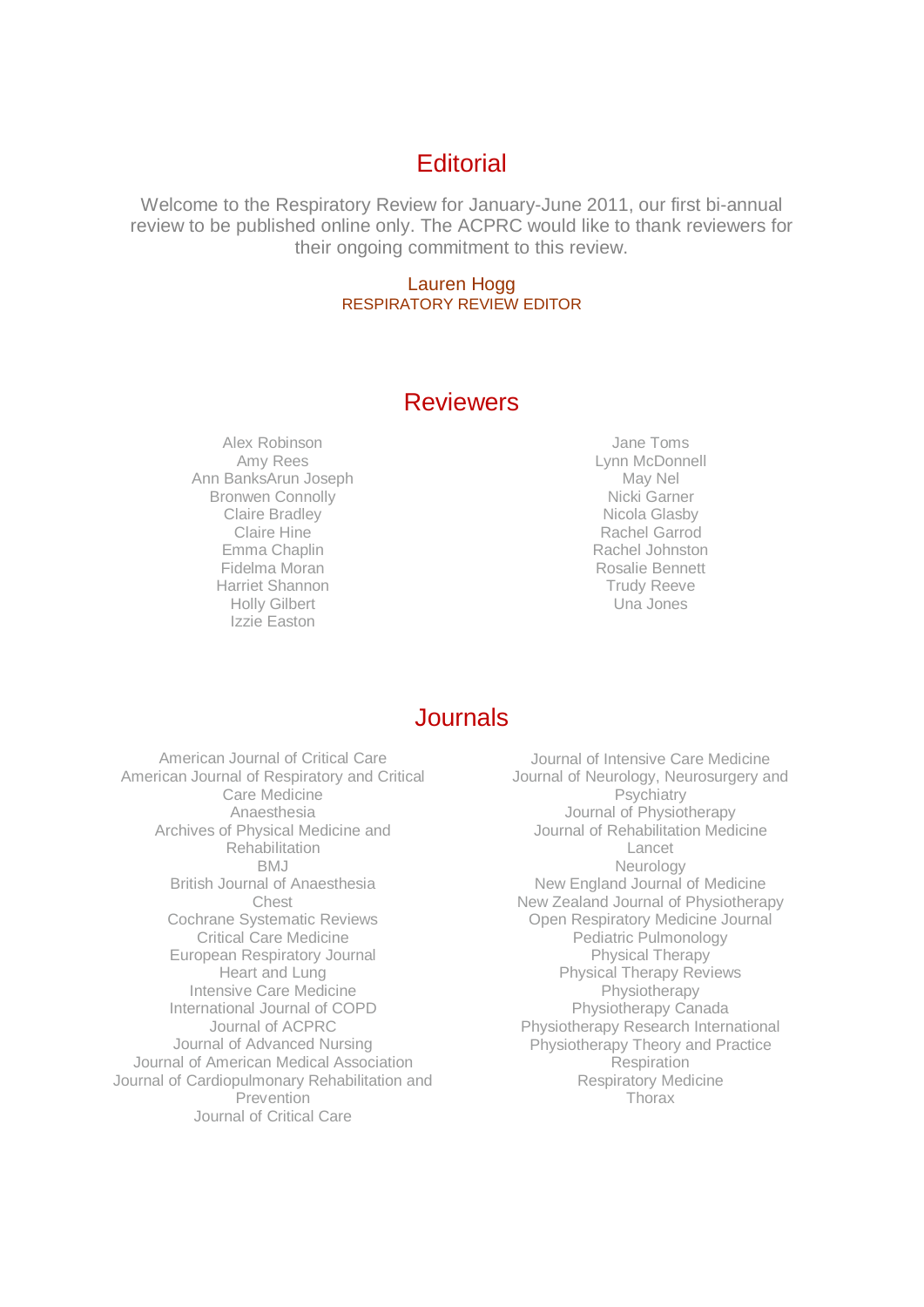# **Cardiovascular Disease**

# **Cardiac Rehabilitation and Exercise**

Bouchla A, Karatzanos E, Dimopoulos S et al **The Addition of Strength Training to Aerobic Interval Training: Effects on Muscle Strength and Body Composition in CHF Patients** 

Journal of Cardiopulmonary Rehabilitation & Prevention 2011; 31(1):47-51 **[Abstract](http://journals.lww.com/jcrjournal/Abstract/2011/01000/The_Addition_of_Strength_Training_to_Aerobic.7.aspx)** 

Clark A, Mundy C, Catto S et al **Participation in Community-Based Exercise Maintenance Programs After Completion of Hospital-Based Cardiac Rehabilitation: A Mixed-Method Study** Journal of Cardiopulmonary Rehabilitation & Prevention 2011; 31(1):42-46 **[Abstract](http://journals.lww.com/jcrjournal/Abstract/2011/01000/Participation_in_Community_Based_Exercise.6.aspx)** 

Evans J, Bethell H, Turner S et al **[Characteristics of Patients Entering](http://journals.lww.com/jcrjournal/Abstract/2011/05000/Characteristics_of_Patients_Entering_Cardiac.6.aspx)  [Cardiac Rehabilitation in the United](http://journals.lww.com/jcrjournal/Abstract/2011/05000/Characteristics_of_Patients_Entering_Cardiac.6.aspx)  [Kingdom 1993-2006: Implications for the](http://journals.lww.com/jcrjournal/Abstract/2011/05000/Characteristics_of_Patients_Entering_Cardiac.6.aspx)  [future](http://journals.lww.com/jcrjournal/Abstract/2011/05000/Characteristics_of_Patients_Entering_Cardiac.6.aspx)**

Journal of Cardiopulmonary Rehabilitation & Prevention 2011; 31(3):181-187 **[Abstract](http://journals.lww.com/jcrjournal/Abstract/2011/05000/Characteristics_of_Patients_Entering_Cardiac.6.aspx)** 

[Gremeaux](http://www.archives-pmr.org/article/S0003-9993(10)00963-9/abstract##) V, [Troisgros](http://www.archives-pmr.org/article/S0003-9993(10)00963-9/abstract##) O, [Benaïm](http://www.archives-pmr.org/article/S0003-9993(10)00963-9/abstract##) S et al **Determining the Minimal Clinically Important Difference for the Six-Minute Walk Test and the 200-meter Fast-Walk Test During Cardiac Rehabilitation Program in Coronary Artery Disease Patients After Acute Coronary Syndrome** Archives of Physical Medicine and Rehabilitation

2011; 92(4): 611-619 **[Abstract](http://www.archives-pmr.org/article/S0003-9993(10)00963-9/abstract)** 

Grünig E, Ehlken N, Ghofrani A et al **Effect of Exercise and Respiratory Training on Clinical Progression and Survival in Patients with Severe Chronic Pulmonary Hypertension** Respiration 2011; 81(5): 394-401 **[Abstract](http://content.karger.com/ProdukteDB/produkte.asp?Aktion=ShowAbstract&ArtikelNr=322475&Ausgabe=255040&ProduktNr=224278)** 

Hamm L, Sanderson B, Ades P et al **Core Competencies for Cardiac Rehabilitation/Secondary Prevention Professionals: 2010 Update: Position Statement of the American Association of Cardiovascular and Pulmonary Rehabilitation** 

Journal of Cardiopulmonary Rehabilitation & Prevention 2011; 31(1):2-10 **[Abstract](http://journals.lww.com/jcrjournal/Fulltext/2011/01000/Core_Competencies_for_Cardiac.2.aspx)** 

Hassan A, Alison J, Redfern J **Exercise in Pulmonary Hypertension**  [Physical Therapy Reviews](http://www.ingentaconnect.com/content/maney/ptr) 2011; 16(1):19-24 **[Abstract](http://www.ingentaconnect.com/content/maney/ptr/2011/00000016/00000001/art00004)** 

Johnston M, MacDonald K, Manns P et al **Impact of Cardiac Rehabilitation on the Ability of Elderly Cardiac Patients to Perform Common Household Tasks** 

Journal of Cardiopulmonary Rehabilitation & Prevention 2011; 31(2):100-104 **[Abstract](http://journals.lww.com/jcrjournal/Citation/2011/03000/Impact_of_Cardiac_Rehabilitation_on_the_Ability_of.5.aspx)** 

#### Olper L, Cervi P, Santi F et al **Validation of the Treadmill Six-Minute Walk Test in People Following Cardiac Surgery**

Physical Therapy 2011; 91:566-576 **[Abstract](http://ptjournal.apta.org/content/91/4/566.abstract)** 

Redfern J

**Expanded Cardiac Rehabilitation Reduces Cardiac Events Over Five Years** Journal of Physiotherapy 2011; 57(1): 57 **[Abstract](http://www.ncbi.nlm.nih.gov/pubmed/21402333)** 

# Redfern J, Briffa T **Cardiac Rehabilitation Moving Forward with New Models of Care**

Physical Therapy Reviews 2011; 16 (1): 31-38 **[Abstract](http://www.ingentaconnect.com/content/maney/ptr/2011/00000016/00000001/art00006)**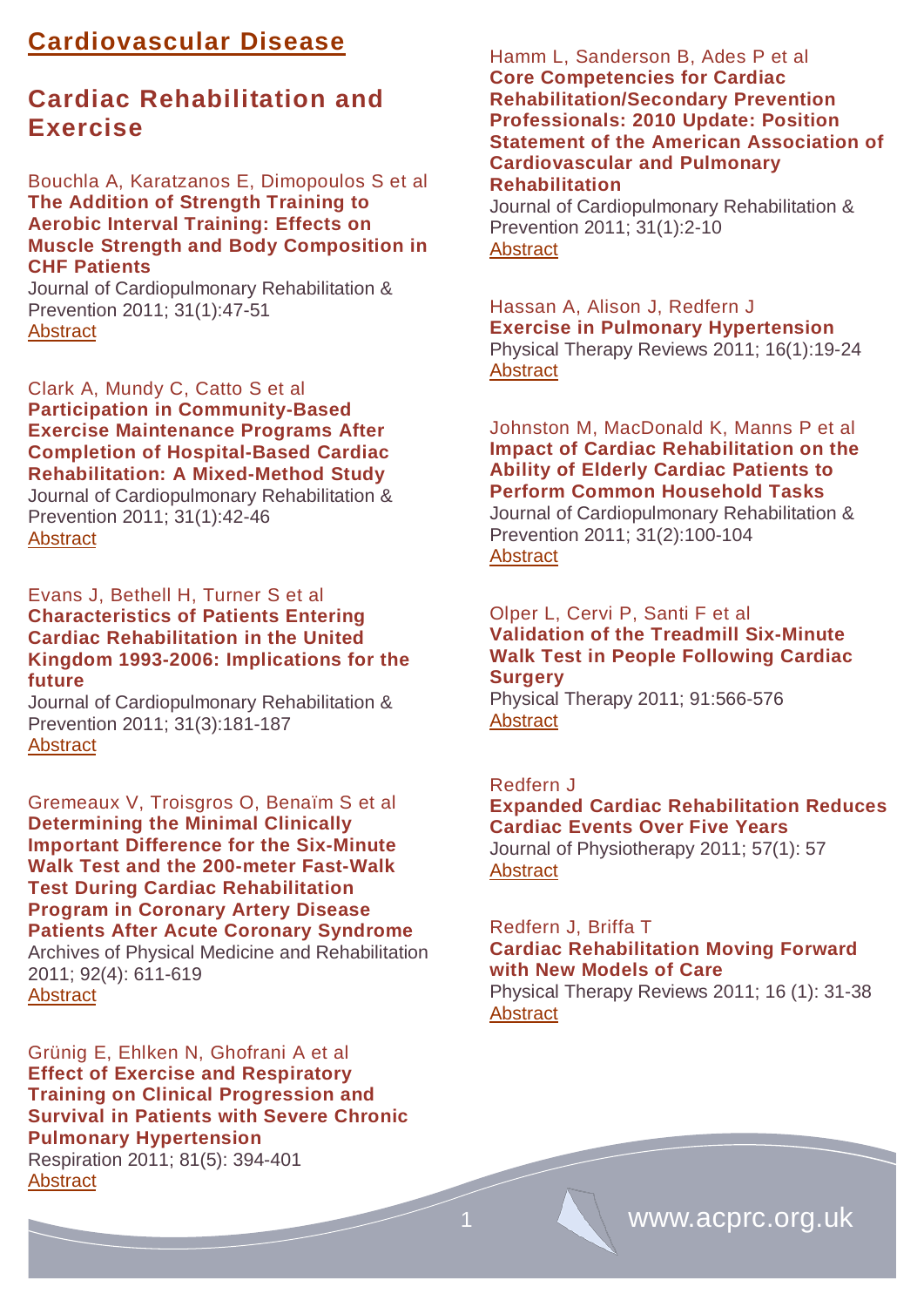## Sharma S, Parker A **Prevalence of Obstructive Sleep Apnea in a Patient Population Undergoing Cardiac Rehabilitation**

Journal of Cardiopulmonary Rehabilitation & Prevention 2011; 31(3):188-192 **[Abstract](http://journals.lww.com/jcrjournal/Fulltext/2011/05000/Prevalence_of_Obstructive_Sleep_Apnea_in_a_Patient.7.aspx)** 

## Tkatch R, Artinian N, Abrams J et al **Social Network and Health Outcomes Among African American Cardiac Rehabilitation Patients**

Heart and Lung 2011; 40(3):193-200 [Abstract](http://www.sciencedirect.com/science/article/pii/S0147956310002049)

# **Heart Failure**

Hallas C, Wray J, Andreou P et al **Depression and Perceptions About Heart Failure Predict Quality of Life in Patients with Advanced Heart Failure**  Heart and Lung 2011; 40(2):111-121 **[Abstract](http://www.sciencedirect.com/science/article/pii/S0147956309003252)** 

Jackson J, Emery C **Illness Knowledge Moderates the Influence of Coping Style on Quality of Life Among Women with Congestive Heart Failure** Heart and Lung 2011; 40(2):122-129 **[Abstract](http://www.sciencedirect.com/science/article/pii/S0147956309003227)** 

Lee C, Moser D, Lennie T et al **Event-Free Survival in Adults with Heart Failure who Engage in Self-Care Management** 

Heart and Lung 2011; 40(1):12-20 **[Abstract](http://www.sciencedirect.com/science/article/pii/S0147956309003203)** 

Pressler S, Subramanian U, Perkins S et al **Measuring Depressive Symptoms in Heart Failure: Validity and Reliability of the Patient Health Questionnaire–8** 

American Journal of Critical Care 2011; 20(2): 146-152 **[Abstract](http://ajcc.aacnjournals.org/content/20/2/146.abstract)** 

# Rasmusson K **Heart Failure Self-Management instruction: Impact on Heart Failure Outcomes**

Heart and Lung 2011; 40(1):2-3 **[Abstract](http://download.journals.elsevierhealth.com/pdfs/journals/0147-9563/PIIS0147956310004450.pdf)** 

# **Community Acquired Pneumonia**

Lee J, Kim J, Kim K et al **Albumin and C-reactive Protein Have Prognostic Significance in Patients with Community-Acquired Pneumonia** Journal of Critical Care 2011; 26(3):287-294 **[Abstract](http://www.sciencedirect.com/science/article/pii/S0883944110002893)** 

Salluh J, Soares M, Coelho L et al **Impact of Systemic Corticosteroids on the Clinical Course and Outcomes of Patients with Severe Community-Acquired Pneumonia: A Cohort Study** Journal of Critical Care 2011; 26(2):193-200 **[Abstract](http://www.sciencedirect.com/science/article/pii/S0883944110001929)** 

# Waterer G, Rello J, Wunderink R **Management of Community-Acquired**

**Pneumonia in Adults** 

American Journal of Respiratory and Critical Care Medicine 2011; 183(2):157-164. [Abstract](http://ajrccm.atsjournals.org/cgi/content/abstract/183/2/157)

#### Wilson K, Schünemann H **An Appraisal of the Evidence Underlying Performance Measures for Communityacquired Pneumonia**

American Journal of Respiratory and Critical Care Medicine 2011; 183(11):1454-1462 **[Abstract](http://ajrccm.atsjournals.org/cgi/content/abstract/183/11/1454)**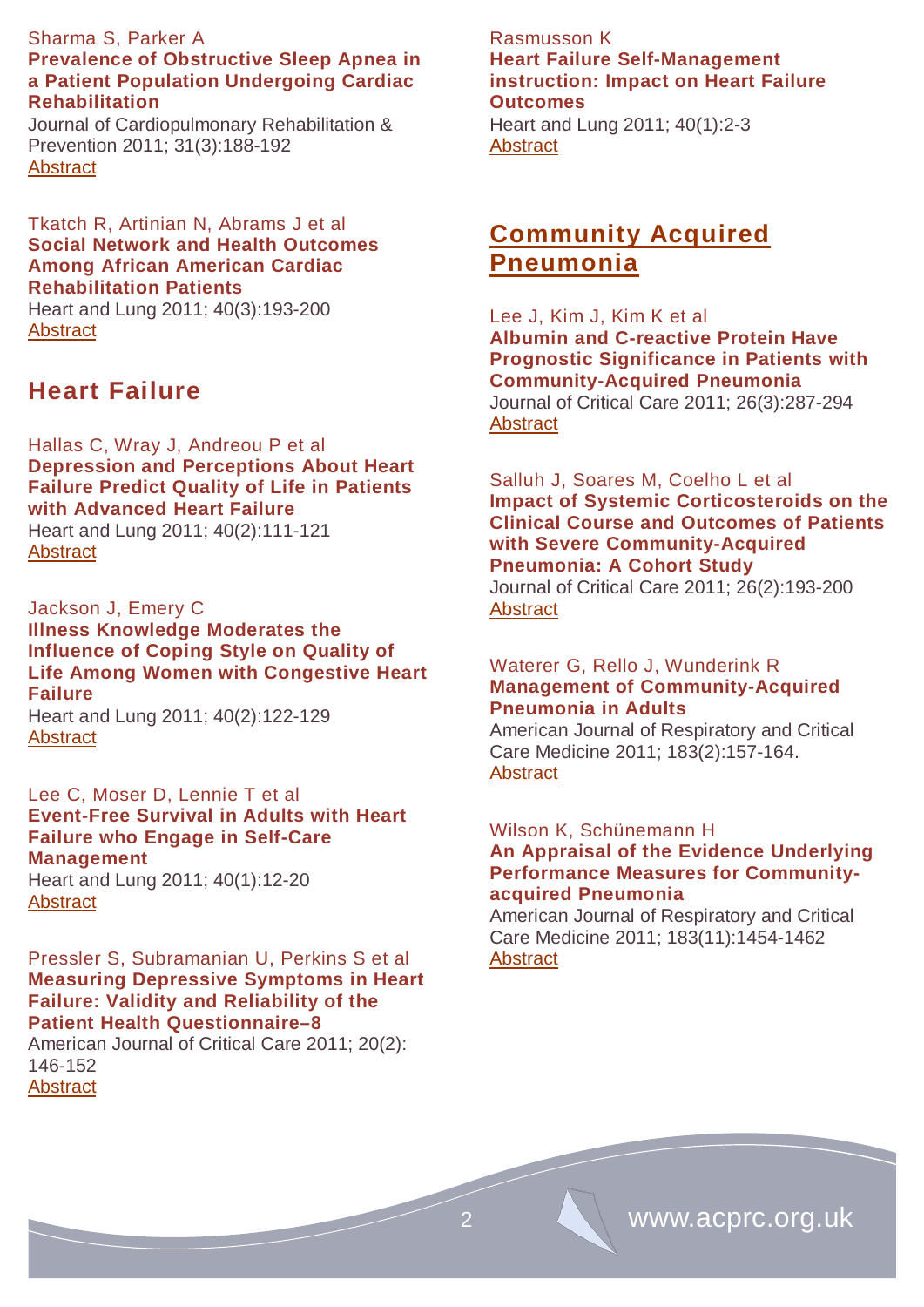# **Continuing Professional Development**

Michaleff Z, Costa L, Moseley A et al **CENTRAL, PEDro, PubMed, and EMBASE are the Most Comprehensive Databases Indexing Randomized Controlled Trials of Physical Therapy Interventions** Physical Therapy 2011; 91:190-197

**[Abstract](http://ptjournal.apta.org/content/91/2/190.abstract)** 

Wainwright S, Shepard K, Harman L et al **Factors that Influence the Clinical Decision Making of Novice and Experienced Physical Therapists** Physical Therapy 2011; 91:87-101

**[Abstract](http://ptjournal.apta.org/content/91/1/87.abstract)** 

Ware JH, Hamel MB **Statistics in Medicine: Pragmatic Trials – Guides to Better Patient Care?** New England Journal of Medicine 2011; 364:1685-1687 **[Abstract](http://www.nejm.org/toc/nejm/364/18/)** 

# **Cough**

# Birring S

# **Controversies in the Evaluation and Management of Chronic Cough**

American Journal of Respiratory and Critical Care Medicine 2011; 183(6):708-715 **[Abstract](http://ajrccm.atsjournals.org/cgi/content/abstract/183/6/708)** 

## Leconte S et al

**Validated Methods of Cough Assessment: A Systematic Review of the Literature** Respiration 2011; 81(2):161-174 **[Abstract](http://content.karger.com/ProdukteDB/produkte.asp?Aktion=ShowAbstract&ArtikelNr=321231&Ausgabe=254869&ProduktNr=224278)** 

# **Critical Care**

# **Acute Lung Injury and ARDS**

Boissier F, Labbé V, Marchetti G et al **Acute Respiratory Distress and Shock Secondary to Complicated Diaphragmatic Hernia**

Intensive Care Medicine 2011; 37(4):725 - 726 **[Abstract](http://icmjournal.esicm.org/journals/abstract.html?v=37&j=134&i=4&a=2142_10.1007_s00134-011-2142-3&doi)** 

Bouhemad B, Brisson H, Le-Guen M et al **Bedside Ultrasound Assessment of Positive End-Expiratory Pressure–induced Lung Recruitment**

American Journal of Respiratory and Critical Care Medicine 2011; 183(3):341-347 **[Abstract](http://ajrccm.atsjournals.org/cgi/content/abstract/183/3/341)** 

Chaiwat O, Vavilala M, Philip S et al **Intraoperative Adherence to a Low Tidal Volume Ventilation Strategy in Critically Ill Patients with Pre-existing Acute Lung Injury**

Journal of Critical Care 2011; 26(2):144-151 **[Abstract](http://www.sciencedirect.com/science/article/pii/S0883944110002182)** 

## Charron C, Bouferrache K, Caille V et al **Routine Prone Positioning in Patients with Severe ARDS: Feasibility and Impact on Prognosis**

Intensive Care Medicine 2011; 37(5):785 -790 **[Abstract](http://icmjournal.esicm.org/journals/abstract.html?v=37&j=134&i=5&a=2180_10.1007_s00134-011-2180-x&doi)** 

# Chung F, Mueller D

**Physical Therapy Management of Ventilated Patients with Acute Respiratory Distress Syndrome or Severe Acute Lung Injury**

Physiotherapy Canada 2011; 63(2):191-198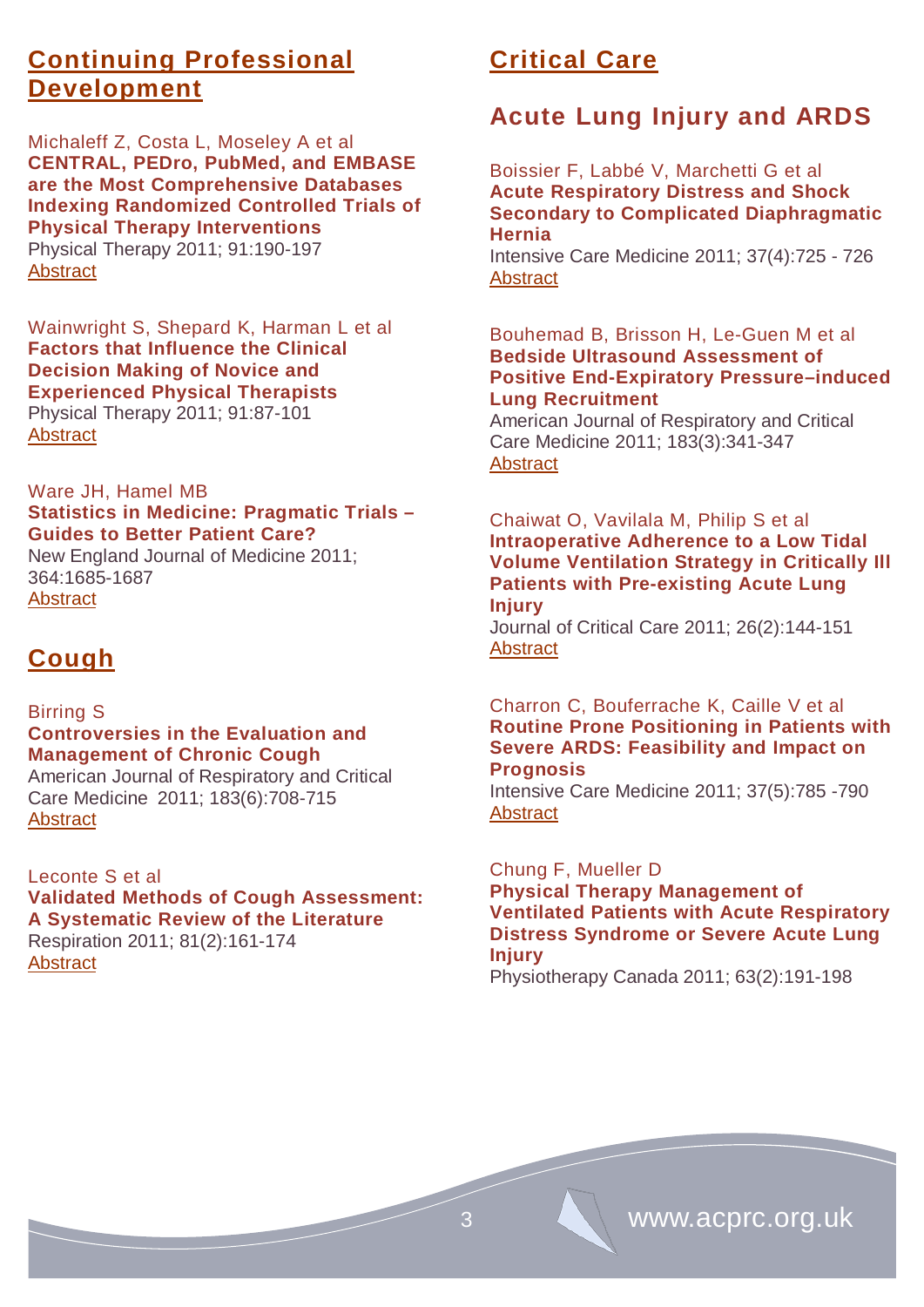# Dessap A, Proost O, Boissier F et al **Transesophageal Echocardiography in Prone Position During Severe Acute Respiratory Distress Syndrome**

Intensive Care Medicine 2011; 37(3): 430-434 **[Abstract](http://icmjournal.esicm.org/journals/abstract.html?v=37&j=134&i=3&a=2114_10.1007_s00134-010-2114-z&doi)** 

Gajic O, Dabbagh O, Park P et al on behalf of the U.S. Critical Illness and Injury Trials Group: Lung Injury Prevention Study Investigators (USCIITG–LIPS) **Early Identification of Patients at Risk of Acute Lung Injury: Evaluation of Lung Injury Prediction Score in a Multicenter Cohort Study**

American Journal of Respiratory and Critical Care Medicine 2011; 183(4):462-470 **[Abstract](http://ajrccm.atsjournals.org/cgi/content/abstract/183/4/462)** 

# Herridge MS, Tansley CM, Matte A et al for the Canadian Critical Care Trials Group **Functional Disablility 5 Years After Acute Respiratory Distress Syndrome**

New England Journal of Medicine 2011; 364: 1293-1304 **[Abstract](http://www.nejm.org/doi/full/10.1056/NEJMoa1011802)** 

Hodgson CL, Tuxen DV, Bailey MJ et al **A Positive Response to a Recruitment Maneuver with PEEP Titration in Patients With ARDS, Regardless of Transient Oxygen Desaturation During the Maneuver** Journal of Intensive Care Medicine 2011; 26(1):

41-49 **[Abstract](http://jic.sagepub.com/content/26/1/41.full.pdf+html)** 

## Koenig H, Finkel B, Khalsa S et al **Performance of an Automated Electronic Acute Lung Injury Screening System in Intensive Care Unit Patients**

Critical Care Medicine 2011; 39(1):98-104 **[Abstract](http://journals.lww.com/ccmjournal/Abstract/2011/01000/Performance_of_an_automated_electronic_acute_lung.16.aspx)** 

Masclans JR, Roca O, Muñoz X et al **Quality of Life, Pulmonary Function, and Tomographic Scan Abnormalities After ARDS**

Chest 2011; 139(6):1340-6 **[Abstract](http://www.ncbi.nlm.nih.gov/pubmed?term=Quality%20of%20life%2C%20pulmonary%20function%2C%20and%20tomographic%20scan%20abnormalities%20after%20ARDS)** 

# Nemer S, Caldeira J, Azeredo L et al **Alveolar Recruitment Maneuver in Patients with Subarachnoid Hemorrhage and Acute Respiratory Distress Syndrome: A Comparison of 2 Approaches**

[Journal of Critical Care](http://www.sciencedirect.com/science/journal/08839441) [2011; 26\(1\)](http://www.sciencedirect.com/science/journal/08839441):22-27 **[Abstract](http://www.sciencedirect.com/science/article/pii/S088394411000122X)** 

Nair P, Davies A, Beca J et al **Extracorporeal Membrane Oxygenation for Severe ARDS in Pregnant and Postpartum Women During the 2009 H1N1 Pandemic** Intensive Care Medicine 2011; 37(4):648-654 **[Abstract](http://icmjournal.esicm.org/journals/abstract.html?v=37&j=134&i=4&a=2138_10.1007_s00134-011-2138-z&doi)** 

# **Critical Care Rehabilitation**

## Koch S, Spuler S, Deja M et al **Critical Illness Myopathy is Frequent: Accompanying Neuropathy Protracts ICU Discharge**

Journal of Neurology, Neurosurgery & Psychiatry 2011; 82(3):287-293 **Abstract** 

## Misak C

# **ICU-Acquired Weakness: Obstacles and Interventions for Rehabilitation**

American Journal of Respiratory and Critical Care Medicine 2011; 183(7): 845-846 [Abstract](http://ajrccm.atsjournals.org/cgi/content/full/183/7/845)

## Paratz J, Kayambu G

**Early Exercise and Attenuation of Myopathy in the Patient with Sepsis in ICU**  Physical Therapy Reviews 2011; 16(1):58-65 **[Abstract](http://www.ingentaconnect.com/content/maney/ptr/2011/00000016/00000001/art00009)** 

## Thomas A

# **Physiotherapy Led Early Rehabilitation of the Patient with Critical Illness**

Physical Therapy Reviews 2011; 16(1):46-57 **Abstract**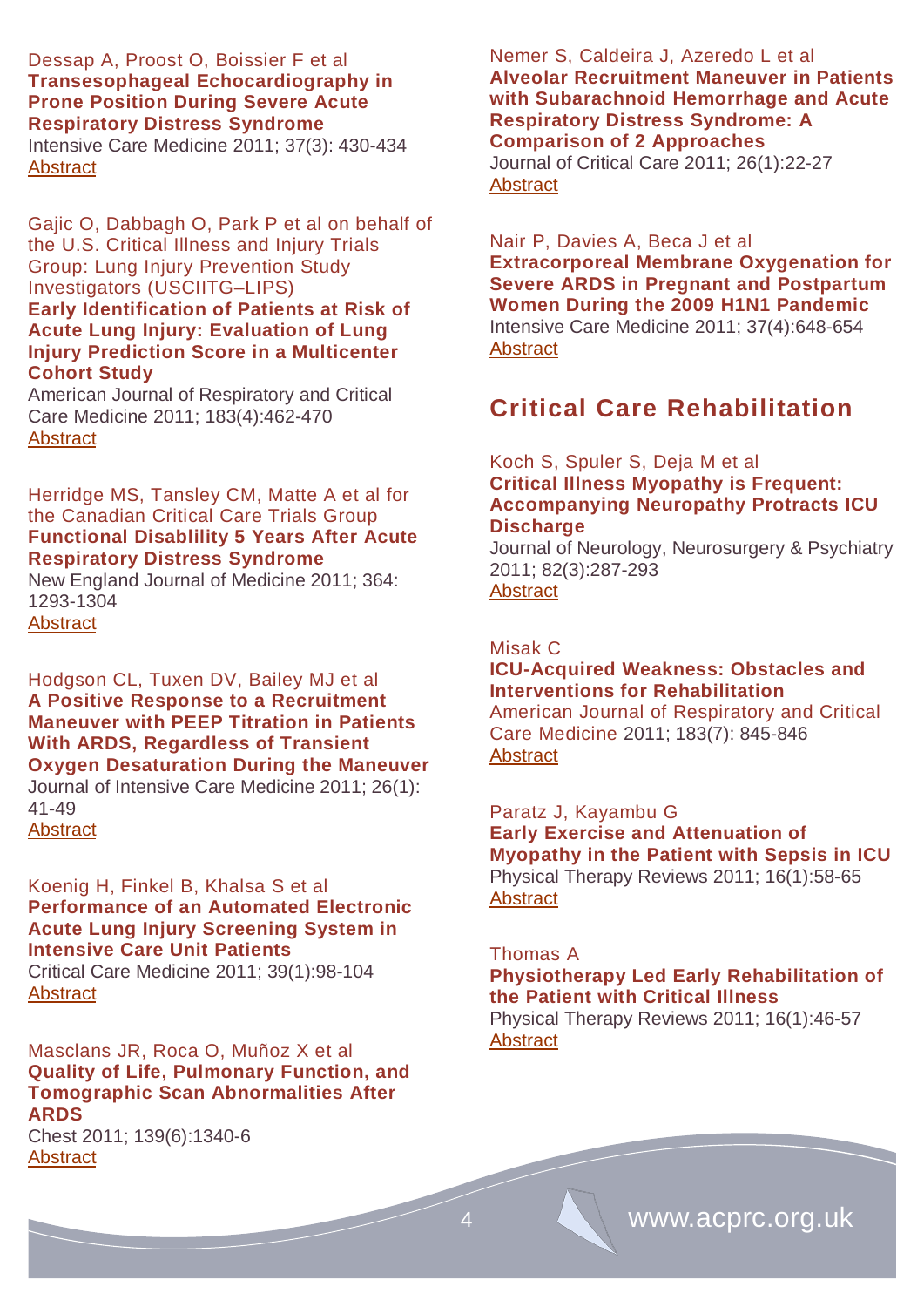Williams T, Leslie G, Bingham R et al **Optimizing Seating in the Intensive Care Unit for Patients with Impaired Mobility** 

American Journal of Critical Care 2011; 20(1): e19-e27 **[Abstract](http://ajcc.aacnjournals.org/content/20/1/e19.full.pdf+html)** 

# **ECMO**

Forrest P, Ratchford J, Burns B et al **Retrieval of Critically Ill Adults Using Extracorporeal Membrane Oxygenation: An Australian Experience** Intensive Care Medicine 2011; 37(5):824-830

**[Abstract](http://icmjournal.esicm.org/journals/abstract.html?v=37&j=134&i=5&a=2158_10.1007_s00134-011-2158-8&doi)** 

# **Education**

Kleinpell R, Ely W, Williams G et al **Web-Based Resources for Critical Care Education** Critical Care Medicine 2011; 39(3):541-553

**[Abstract](http://journals.lww.com/ccmjournal/Abstract/2011/03000/Web_based_resources_for_critical_care_education.17.aspx)** 

# **General Critical Care and Miscellaneous**

Antonelli M, Azoulay E, Bonten M et al **Year in Review in Intensive Care Medicine 2010: I. Acute Renal Failure, Outcome, Risk Assessment and ICU Performance, Sepsis, Neuro Intensive Care and Experimentals**

Intensive Care Medicine 2011; 37(1):19-34 **[Abstract](http://icmjournal.esicm.org/journals/abstract.html?v=37&j=134&i=1&a=2112_10.1007_s00134-010-2112-1&doi)** 

Antonelli M, Azoulay E, Bonten M et al **Year in Review in Intensive Care Medicine 2010: II. Pneumonia and Infections, Cardiovascular and Haemodynamics, Organization, Education, Haematology, Nutrition, Ethics and Miscellanea** Intensive Care Medicine 2011; 37(2):196-213 **[Abstract](http://icmjournal.esicm.org/journals/abstract.html?v=37&j=134&i=2&a=2123_10.1007_s00134-010-2123-y&doi)** 

Antonelli M, Azoulay E, Bonten M et al **Year in Review in Intensive Care Medicine 2010: III. ARDS and ALI, Mechanical Ventilation, Noninvasive Ventilation, Weaning, Endotracheal Intubation, Lung Ultrasound and Paediatrics** Intensive Care Medicine 2011; 37(3):394-410

**[Abstract](http://icmjournal.esicm.org/journals/abstract.html?v=37&j=134&i=3&a=2136_10.1007_s00134-011-2136-1&doi)** 

## Ashkenazy S, DeKeyser-Ganz F **Assessment of the Reliability and Validity of the Comfort Scale for Adult Intensive Care Patients**

Heart and Lung 2011; 40(3):e44-51 **[Abstract](http://www.sciencedirect.com/science/article/pii/S014795631000004X)** 

# Black P, Boore, JRP, Parahoo, K **The Effect of Nurse Facilitated Family Participation in the Psychological Care of the Critically Ill Patient**

Journal of Advanced Nursing 2011; 67(5): 1091- 1101

[Abstract](http://onlinelibrary.wiley.com/doi/10.1111/j.1365-2648.2010.05558.x/abstract)

## Choi J, Donahoe M, Zullo T et al **Caregivers of the Chronically Critically Ill After Discharge From the Intensive Care Unit: Six Months' Experience**

American Journal of Critical Care 2011; 20(1): 12-23

**[Abstract](http://ajcc.aacnjournals.org/content/20/1/12.full.pdf+html)** 

De Graaff A, Dongelmans D, Binnekade J et al

**Clinicians' Response to Hyperoxia in Ventilated Patients in a Dutch ICU Depends on the Level of FiO2** Intensive Care Medicine 2011; 37(1):46-51 **[Abstract](http://icmjournal.esicm.org/journals/abstract.html?v=37&j=134&i=1&a=2025_10.1007_s00134-010-2025-z&doi)** 

Ewig S, Woodhead M, Torres A **Towards a Sensible Comprehension of Severe Community-Acquired Pneumonia** Intensive Care Medicine 2011; 37(2):214-223 **[Abstract](http://icmjournal.esicm.org/journals/abstract.html?v=37&j=134&i=2&a=2077_10.1007_s00134-010-2077-0&doi)**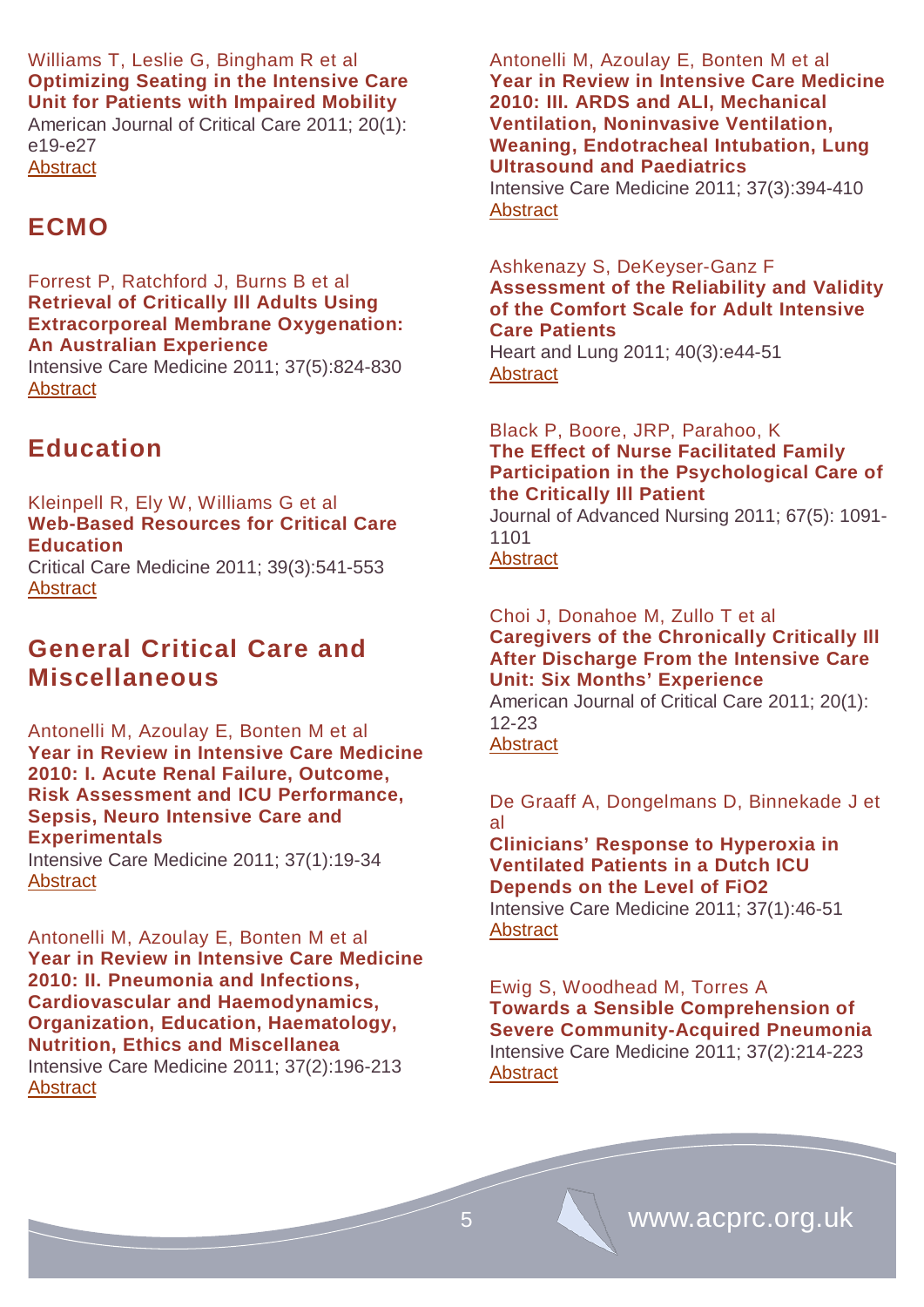## Gancel P, Roupie E, Guittet L et al **Accuracy of a Transcutaneous Carbon Dioxide Pressure Monitoring Device in Emergency Room Patients with Acute Respiratory Failure**

Intensive Care Medicine 2011; 37(2): 348-351 **[Abstract](http://icmjournal.esicm.org/journals/abstract.html?v=37&j=134&i=2&a=2076_10.1007_s00134-010-2076-1&doi)** 

## Happ M, Garrett K, Thomas D et al **Nurse-Patient Communication Interactions in the Intensive Care Unit**

American Journal of Critical Care 2011; 20(2): e28-e40 **[Abstract](http://ajcc.aacnjournals.org/content/20/2/e28.full.pdf+html)** 

Ho K, Hart G, Austin D et al **Dose-Related Effect of Smoking on Mortality in Critically Ill Patients: A Multicentre Cohort Study** Intensive Care Medicine 2011; 37(6):981-989

**[Abstract](http://icmjournal.esicm.org/journals/abstract.html?v=37&j=134&i=6&a=2184_10.1007_s00134-011-2184-6&doi)** 

# Jäderling G, Calzavacca P, Bell M et al **The Deteriorating Ward Patient: A Swedish–Australian Comparison**

Intensive Care Medicine 2011; 37(6): 1000 -1005 **[Abstract](http://icmjournal.esicm.org/journals/abstract.html?v=37&j=134&i=6&a=2156_10.1007_s00134-011-2156-x&doi)** 

Jongerden I, Buiting A, Leverstein-van Hall M et al

#### **Effect of Open and Closed Endotracheal Suctioning on Cross-Transmission with Gram-Negative Bacteria: A Prospective Crossover Study**

Critical Care Medicine 2011; 39(6):1313-1321 **[Abstract](http://journals.lww.com/ccmjournal/Abstract/2011/06000/Effect_of_open_and_closed_endotracheal_suctioning.12.aspx)** 

## Kamel H, Navi, Babak Nakagawa K et al **Hypertonic Saline Versus Mannitol for the Treatment of Elevated Intracranial Pressure: A Meta-Analysis of Randomized Clinical Trials**

Critical Care Medicine 2011; 39(3):554-559 **[Abstract](http://journals.lww.com/ccmjournal/Abstract/2011/03000/Hypertonic_saline_versus_mannitol_for_the.18.aspx)** 

Naue Wda S, da Silva AC, Güntzel AM et al **Increasing Pressure Support Does Not Enhance Secretion Clearance if Applied During Manual Chest Wall Vibration in Intubated Patients: A Randomised Trial** Journal of Physiotherapy 2011; 57(1):21-6 **[Abstract](http://www.ncbi.nlm.nih.gov/pubmed/21402326)** 

#### Orwelius L, Bäckman C, Fredrikson M et al **Social Integration: An Important Factor for Health-Related Quality of Life After Critical Illness**

Intensive Care Medicine 2011; 37(5): 831-838 **[Abstract](http://icmjournal.esicm.org/journals/abstract.html?v=37&j=134&i=5&a=2137_10.1007_s00134-011-2137-0&doi)** 

# Perz S, Uhlig T, Kohl M et al **Low and "Supranormal" Central Venous Oxygen Saturation and Markers of Tissue Hypoxia in Cardiac Surgery Patients: A Prospective Observational Study** Intensive Care Medicine 2011; 37(1):52-59 **[Abstract](http://icmjournal.esicm.org/journals/abstract.html?v=37&j=134&i=1&a=1980_10.1007_s00134-010-1980-8&doi)**

Sligl WI, Eurich DT, Marrie TJ et al **Only Severely Limited, Premorbid** 

**Functional Status is Associated with Short- and Long-Term Mortality in Patients with Pneumonia Who are Critically Ill: A Prospective Observational Study** Chest 2011; 139(1):88-94 **[Abstract](http://www.ncbi.nlm.nih.gov/pubmed?term=Only%20severely%20limited%2C%20premorbid%20functional%20status%20is%20associated%20with%20short-%20and%20long-term%20mortality%20in%20patients%20with%20pneumonia%20who%20are%20critically%20ill%3A%20a%20prospective%20observational%20study)** 

Westerly B, Dabbagh O **Morbidity and Mortality Characteristics of Morbidly Obese Patients Admitted to Hospital and Intensive Care Units** Journal of Critical Care 2011; 26(2):180-185 **[Abstract](http://www.sciencedirect.com/science/article/pii/S0883944110002789)**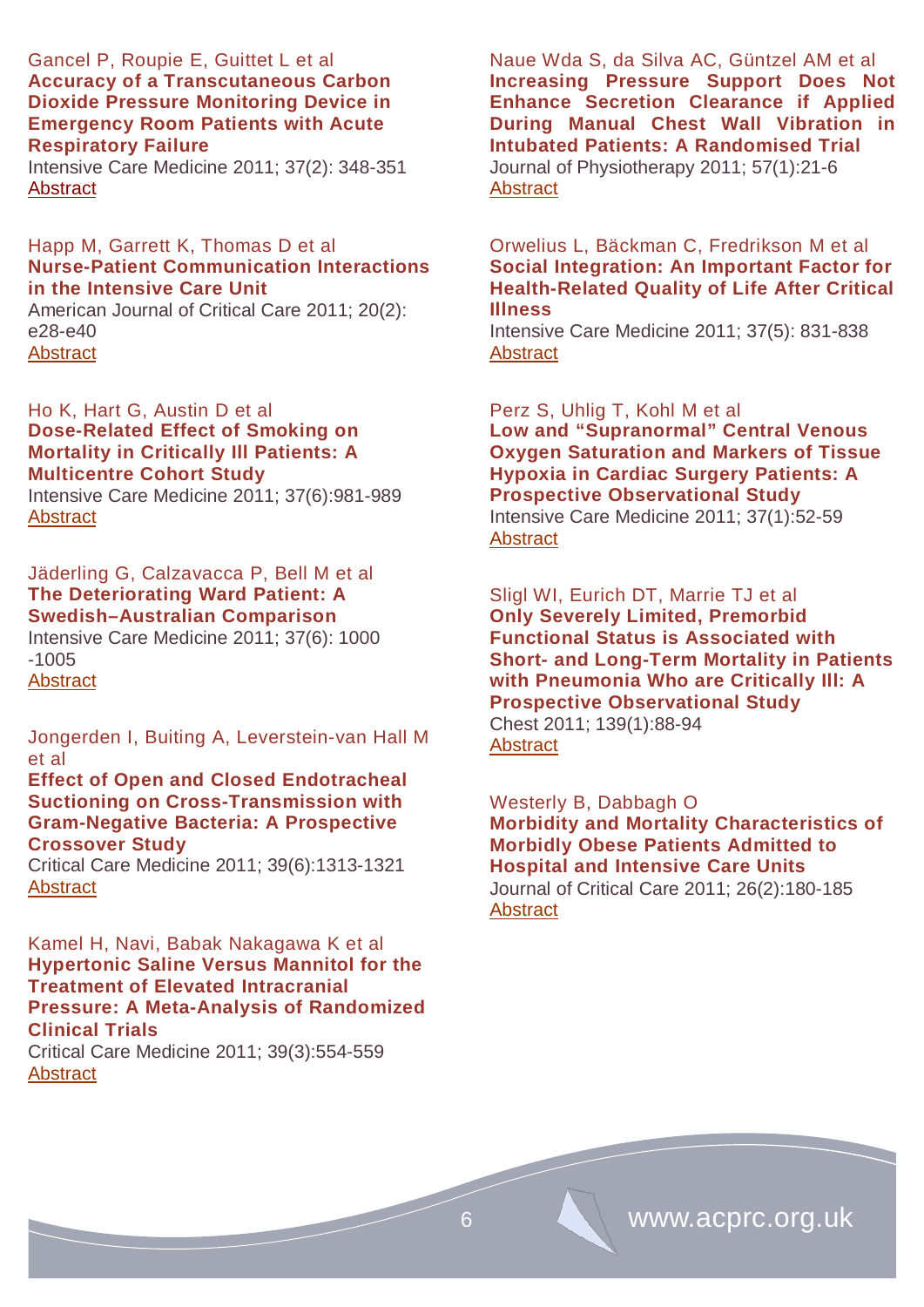# **Liver disease**

Al-Khafaji A, Huang D and David T **Critical Care Management of Patients with End-Stage Liver Disease** Critical Care Medicine 2011; 39(5):1157-1166 **[Abstract](http://journals.lww.com/ccmjournal/Abstract/2011/05000/Critical_care_management_of_patients_with.33.aspx)** 

Levesque E, Hoti E, Jiabin J et al **Respiratory Impact of Paracentesis in Cirrhotic Patients with Acute Lung Injury** Journal of Critical Care 2011; 26(3):257-261 **[Abstract](http://www.sciencedirect.com/science/article/pii/S0883944110002601)** 

# **Sepsis**

Boyd J, Forbes J, Nakada T et al **Fluid Resuscitation in Septic Shock: A Positive Fluid Balance and Elevated Central Venous Pressure are Associated with Increased Mortality** Critical Care Medicine 2011; 39(2):259-265 **[Abstract](http://journals.lww.com/ccmjournal/Abstract/2011/02000/Fluid_resuscitation_in_septic_shock__A_positive.3.aspx)** 

Poulsen J, Møller K, Jensen C et al **Effect of Transcutaneous Electrical Muscle Stimulation on Muscle Volume in Patients with Septic Shock**

Critical Care Medicine 2011; 39(3):456-461 [Abstract](http://journals.lww.com/ccmjournal/Abstract/2011/03000/Effect_of_transcutaneous_electrical_muscle.5.aspx)

# **Ventilation**

**[Abstract](http://icmjournal.esicm.org/journals/abstract.html?v=37&j=134&i=6&a=2210_10.1007_s00134-011-2210-8&doi)** 

Barnato A, Albert S, Angus D et al **Disability Among Elderly Survivors of Mechanical Ventilation** 

American Journal of Respiratory and Critical Care Medicine 2011; 183(8):1037-1042 [Abstract](http://ajrccm.atsjournals.org/cgi/content/abstract/183/8/1037)

Chiumello D, Chevallard G, Gregoretti C **Non-Invasive Ventilation in Postoperative Patients: A Systematic Review** Intensive Care Medicine 2011; 37(6):918-929

Fodil R, Lellouche F, Mancebo J et al **Comparison of Patient–Ventilator Interfaces Based on their Computerized Effective Dead Space**

Intensive Care Medicine 2011; 37(2):257-262 **[Abstract](http://icmjournal.esicm.org/journals/abstract.html?v=37&j=134&i=2&a=2066_10.1007_s00134-010-2066-3&doi)** 

Happ M, Hoffman L **Research Needs Related to the Care of Patients on Prolonged Mechanical Ventilation**  Heart and Lung 2011; 40(2):93-94 **[Abstract](http://download.journals.elsevierhealth.com/pdfs/journals/0147-9563/PIIS0147956310004735.pdf)** 

Jaber S, Petrof B, Jung B et al **Rapidly Progressive Diaphragmatic Weakness and Injury during Mechanical Ventilation in Humans**

American Journal of Respiratory and Critical Care Medicine 2011; 183(3):364-371 **[Abstract](http://ajrccm.atsjournals.org/cgi/content/abstract/183/3/364)** 

Milan M, Zanella A, Isgrò S et al **Performance of Different Continuous Positive Airway Pressure Helmets Equipped with Safety Valves During Failure of Fresh Gas Supply** Intensive Care Medicine 2011; 37 (6): 1031 - 1035 **[Abstract](http://icmjournal.esicm.org/journals/abstract.html?v=37&j=134&i=6&a=2207_10.1007_s00134-011-2207-3&doi)** 

Nouira S, Boukef R, Bouida W et al **Non-Invasive Pressure Support Ventilation and CPAP in Cardiogenic Pulmonary Edema: A Multicenter Randomized Study in the Emergency Department**

Intensive Care Medicine 2011; 37(2):249-256 **[Abstract](http://icmjournal.esicm.org/journals/abstract.html?v=37&j=134&i=2&a=2082_10.1007_s00134-010-2082-3&doi)** 

#### Peruzzi W

**Lung Protective Strategy: Many Pieces of the Puzzle**

Journal of Critical Care 2011; 26(2):152-154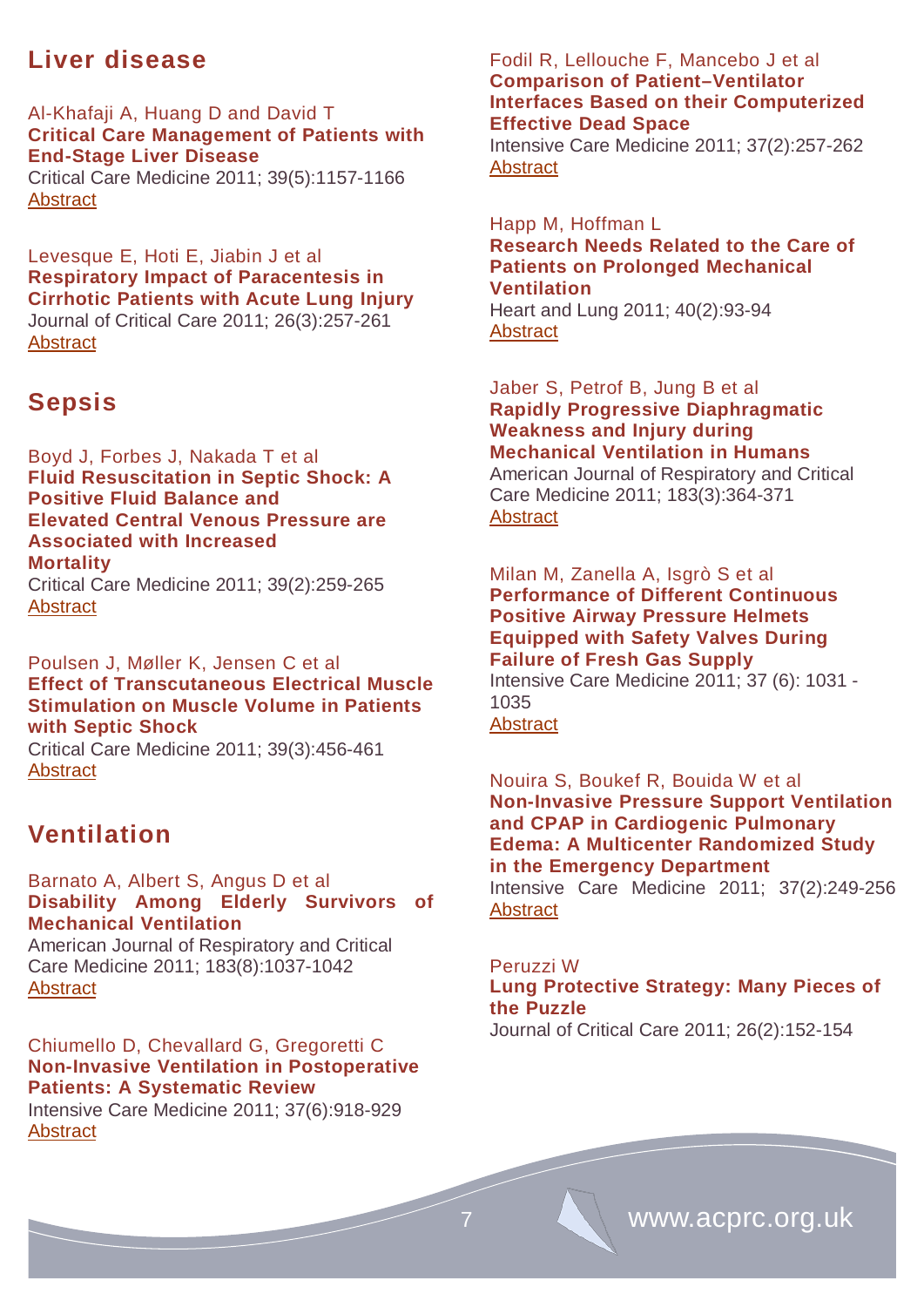Piccin V, Calciolari C, Yoshizaki K et al **Effects of Different Mechanical Ventilation Strategies on the Mucociliary System** Intensive Care Medicine 2011; 37(1):132-140 **[Abstract](http://icmjournal.esicm.org/journals/abstract.html?v=37&j=134&i=1&a=2056_10.1007_s00134-010-2056-5&doi)** 

Piquilloud L, Vignaux L, Bialais E et al **Neurally Adjusted Ventilatory Assist Improves Patient–Ventilator Interaction** Intensive Care Medicine 2011; 37(2): 263-271 **[Abstract](http://icmjournal.esicm.org/journals/abstract.html?v=37&j=134&i=2&a=2052_10.1007_s00134-010-2052-9&doi)** 

## Samuelson K

**Adult Intensive Care Patients' Perception of Endotracheal Tube-Related Discomforts: A Prospective Evaluation** Heart and Lung 2011; 40(1):49-55 **[Abstract](http://www.sciencedirect.com/science/article/pii/S0147956310000026)** 

Schultz M, De Pont A **Prone or PEEP, PEEP and Prone** Intensive Care Medicine 2011; 37(2):366-367 **[Abstract](http://icmjournal.esicm.org/journals/abstract.html?v=37&j=134&i=2&a=2070_10.1007_s00134-010-2070-7&doi)** 

Sinha P, Flower O, Soni N **Deadspace Ventilation: A Waste of Breath!** Intensive Care Medicine 2011; 37(5):735-746 **[Abstract](http://icmjournal.esicm.org/journals/abstract.html?v=37&j=134&i=5&a=2194_10.1007_s00134-011-2194-4&doi)** 

# Sole M, Su X, Talbert S et al

**Evaluation of an Intervention to Maintain Endotracheal Tube Cuff Pressure Within Therapeutic Range** 

American Journal of Critical Care 2011; 20(2): 109-118 **[Abstract](http://ajcc.aacnjournals.org/content/20/2/109.full.pdf+html)** 

Yang M, Ahn HJ, Kim K et al **Does a Protective Vstrategy Reduce the Risk of Pulmonary Complications After Lung Cancer Surgery? A Randomized Controlled trial** Chest 2011; 139(3):530-7 **[Abstract](http://www.ncbi.nlm.nih.gov/pubmed?term=Does%20a%20protective%20ventilation%20strategy%20reduce%20the%20risk%20of%20pulmonary%20complications%20after%20lung%20cancer%20surgery%3F%3A%20a%20randomized%20controlled%20trial)** 

Zanella A, Scaravilli V, Isgrò S et al **Fluid Leakage Across Tracheal Tube Cuff, Effect of Different Cuff Material, Shape, and Positive Expiratory Pressure: A Bench-Top Study**

Intensive Care Medicine 2011; 37(2):343-347 **[Abstract](http://icmjournal.esicm.org/journals/abstract.html?v=37&j=134&i=2&a=2106_10.1007_s00134-010-2106-z&doi)** 

# **Ventilator Acquired Pneumonia**

## Blot, Serra M, Koulenti D et al **Patient to Nurse Ratio and Risk of Ventilator-Associated Pneumonia in Critically Ill Patients**

American Journal of Critical Care 2011; 20(1): e1-e9 **[Abstract](http://ajcc.aacnjournals.org/content/20/1/e1.full.pdf+html)** 

Kasuya Y, Hargett J, Lenhardt R et al **Ventilator-Associated Pneumonia in Critically Ill Stroke Patients: Frequency, Risk Factors and Outcomes**

Journal of Critical Care 2011; 26(3):273-279 **[Abstract](http://www.sciencedirect.com/science/article/pii/S0883944110002790)** 

Miller M, Arndt J, Konkle M et al **A Polyurethane Cuffed Endotracheal Tube is Associated with Decreased Rates of Ventilator-Associated Pneumonia**

[Journal of Critical Care](http://www.sciencedirect.com/science/journal/08839441) 2011; 26(3):280-286 **[Abstract](http://www.sciencedirect.com/science/article/pii/S0883944110001632)** 

Rello J, Chastre J, Cornaglia G et al **A European Care Bundle for Management of Ventilator-Associated Pneumonia** Journal of Critical Care 2011; 26(1):3-10 **[Abstract](http://www.sciencedirect.com/science/article/pii/S0883944110000833)**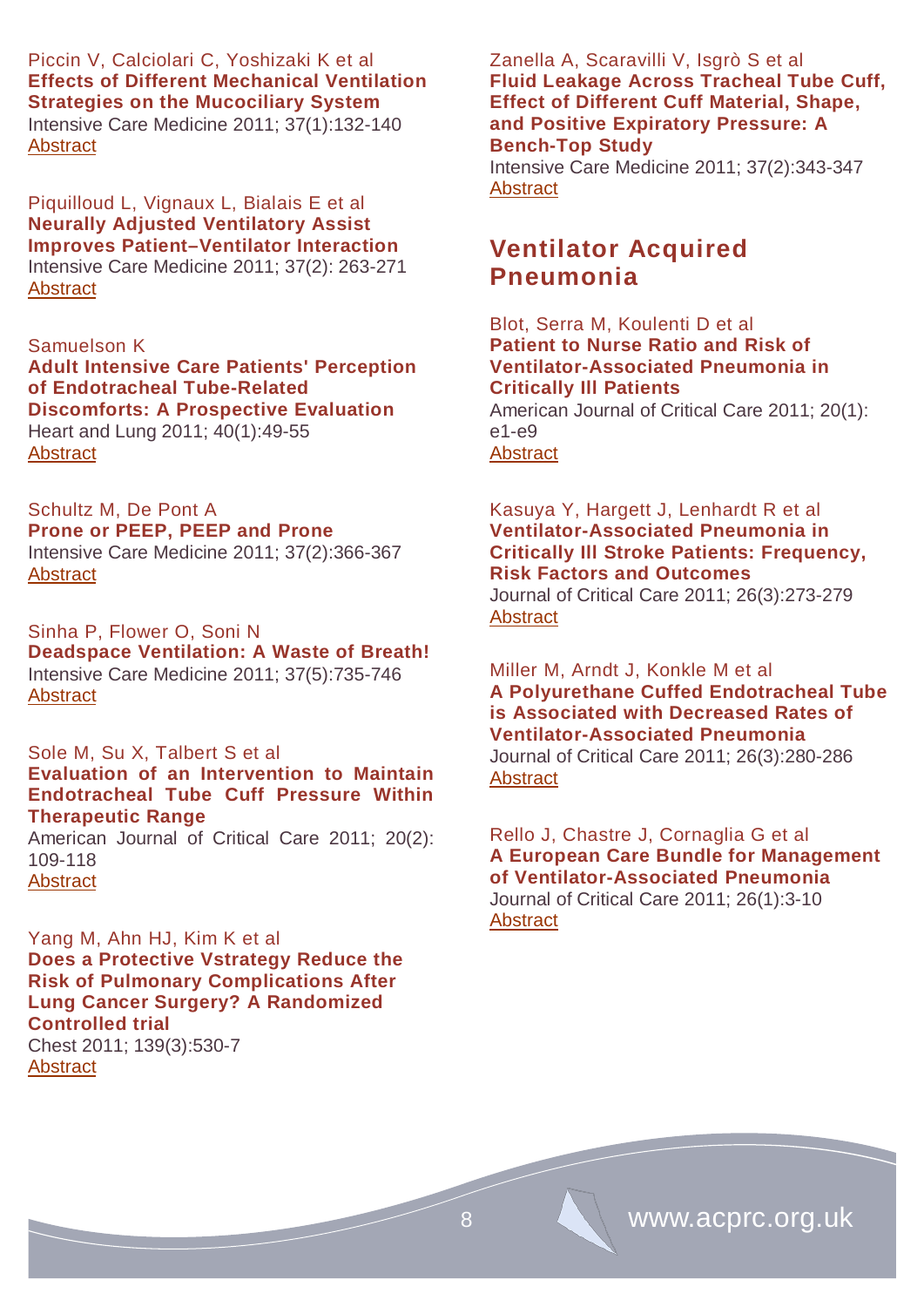# **Weaning**

Boutou A, Abatzidou F, Tryfon S et al **Diagnostic Accuracy of the Rapid Shallow Breathing Index to Predict a Successful Spontaneous Breathing Trial Outcome in Mechanically Ventilated Patients with Chronic Obstructive Pulmonary Disease** Heart and Lung 2011; 40(2):105-110 **[Abstract](http://www.sciencedirect.com/science/article/pii/S0147956310000634)** 

Jurema dos Santos L, Hoff F, Condessa R et al

## **Energy Expenditure During Weaning from Mechanical Ventilation: Is There any Difference Between Pressure Support and T-tube?**

Journal of Critical Care 2011; 26(1):34-41 **[Abstract](http://www.sciencedirect.com/science/article/pii/S0883944110001607)** 

## Ouanes-Besbes L, Ouanes I et al **Weaning Difficult-to-Wean Chronic Obstructive Pulmonary Disease Patients: A Pilot Study Comparing Initial Hemodynamic Effects of Levosimendan and Dobutamine**

Journal of Critical Care 2011; [26\(1\)](http://www.sciencedirect.com/science?_ob=PublicationURL&_tockey=%23TOC%2312940%232011%23999739998%232892755%23FLA%23&_cdi=12940&_pubType=J&view=c&_auth=y&_acct=C000228598&_version=1&_urlVersion=0&_userid=10&md5=5009cc42e2dbb1e0655667f3163a40c9):15-21 **[Abstract](http://www.sciencedirect.com/science/article/pii/S0883944110000560)** 

Papaioannou V, Chouvarda I, Maglaveras N et al

#### **Changes of Heart and Respiratory Rate Dynamics During Weaning from Mechanical Ventilation: A Study of Physiologic Complexity in Surgical Critically Ill Patients**

Journal of Critical Care 2011; 26(3):262-272 **[Abstract](http://www.sciencedirect.com/science/article/pii/S0883944110001887)** 

Rose L, Blackwood B, Burns S et al **International Perspectives on the Influence of Structure and Process of Weaning from Mechanical Ventilation**  American Journal of Critical Care 2011; 20(1): e10-e18 [Abstract](http://ajcc.aacnjournals.org/content/20/1/e10.full.pdf+html)

# Sellares J, Ferrer M, Cano E et al **Predictors of Prolonged Weaning and Survival During Ventilator Weaning in a Respiratory ICU**

Intensive Care Medicine 2011; 37(5):775-784 **[Abstract](http://icmjournal.esicm.org/journals/abstract.html?v=37&j=134&i=5&a=2179_10.1007_s00134-011-2179-3&doi)** 

# **Dysfunctional Breathing**

Clifton Smith T, Rowley J **Breathing Pattern Disorders and Physiotherapy: Inspiration for Our Profession**  [Physical Therapy Reviews](http://www.ingentaconnect.com/content/maney/ptr) 2011; 16(1):75-86 **[Abstract](http://www.ingentaconnect.com/content/maney/ptr/2011/00000016/00000001/art00011)** 

# **Dyspnoea**

Nishino T **Editor's Choice: Dyspnoea: Underlying Mechanisms and Treatment** British Journal of Anaesthesia 2011; 106(4): 463–474

# **Exercise, Exercise Testing and Physical Activity**

Casanova C, Celli B, Barria et al: on behalf of the Six Minute Walk Distance Project (ALAT) **The 6-min Walk Distance in Healthy Subjects: Reference Standards from Seven Countries** European Respiratory Journal 2011; 37:150-156

**[Abstract](http://erj.ersjournals.com/content/37/1/150.full.pdf+html)** 

#### Hassan A, Alison J, Redfern J **Exercise in Pulmonary Hypertension**  Physical Therapy Reviews 2011; 16(1):19-24 **[Abstract](http://www.ingentaconnect.com/content/maney/ptr/2011/00000016/00000001/art00004)**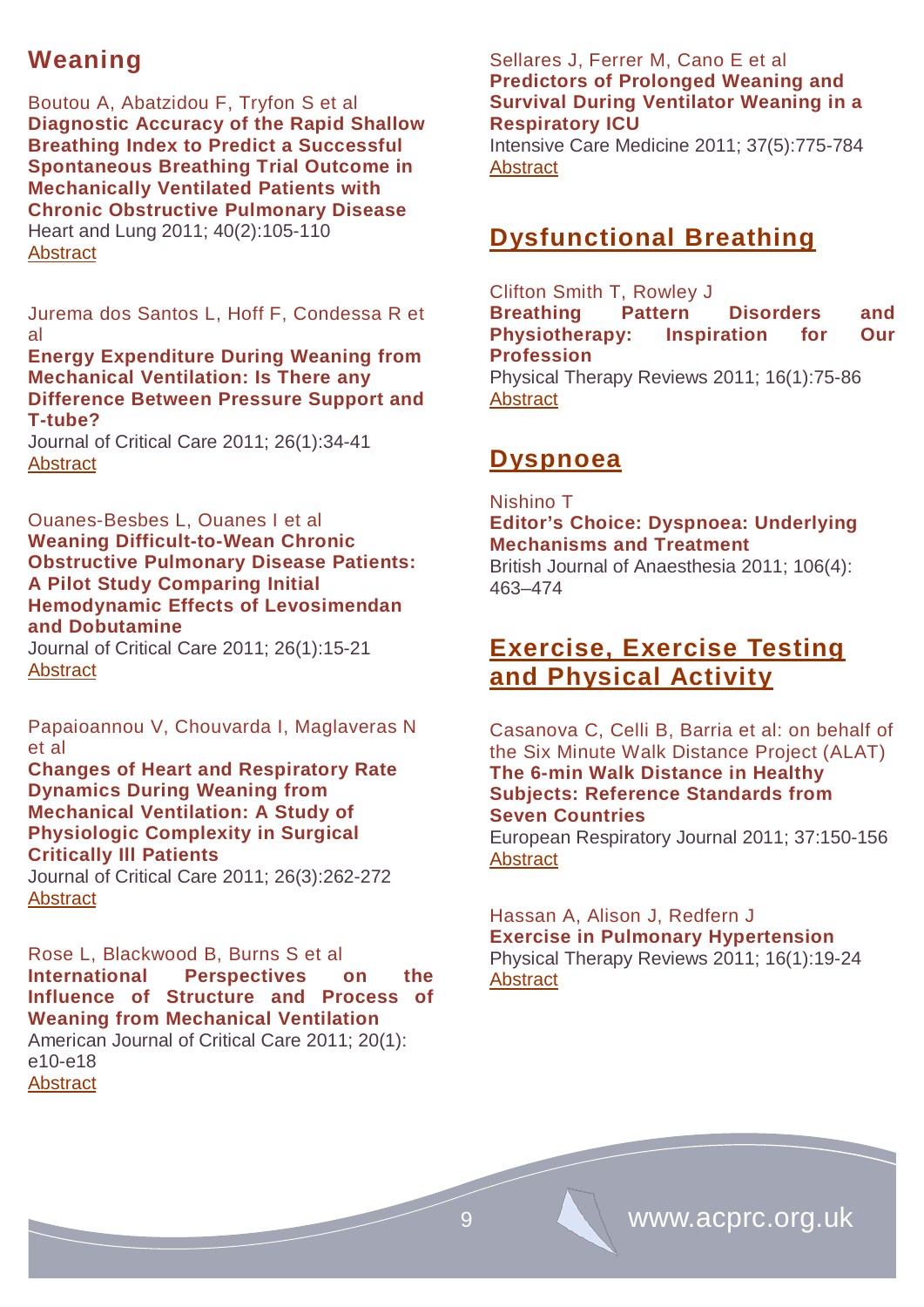## Lavie C, Church T, Milani R et al **Impact of Physical Activity, Cardiorespiratory Fitness, and Exercise Training on Markers of Inflammation**

Journal of Cardiopulmonary Rehabilitation & Prevention 2011; 31(3):137-145 **[Abstract](http://journals.lww.com/jcrjournal/Fulltext/2011/05000/Impact_of_Physical_Activity,_Cardiorespiratory.1.aspx)** 

#### Litterini A, Jette D **Exercise for Managing Cancer-Related**

**Fatigue** Physical Therapy 2011; 91:301-304 **[Abstract](http://ptjournal.apta.org/content/91/2/190.abstract)** 

McMorrow RCN, Windsor JS, Mythen MG et al, and the Caudwell Xtreme Everest Research Group **A Novel Ambulatory Closed Circuit Breathing System for Use During Exercise**  Anaesthesia 2011; 66:348–353 **[Abstract](http://onlinelibrary.wiley.com/doi/10.1111/j.1365-2044.2011.06698.x/abstract)** 

Scrivener K, Sherrington C, Schurr K et al **Many Participants in Inpatient Rehabilitation Can Quantify Their Exercise Dosage Accurately: An Observational Study**

Journal of Physiotherapy 2011; 57(2):117-22 **[Abstract](http://www.ncbi.nlm.nih.gov/pubmed/21684493)** 

# **H1N1**

Bergman H, Livornese L, Sambhara S et al **Patients Hospitalized with pH1N1 Influenza in an Academic Community Medical Center**

Open Respiratory Medicine Journal 2011; 5:19- 23

**[Abstract](http://www.benthamscience.com/open/tormj/openaccess2.htm)** 

Nair P, Davies A, Beca J et al **Extracorporeal Membrane Oxygenation for Severe ARDS in Pregnant and Postpartum Women During the 2009 H1N1 Pandemic** Intensive Care Medicine 2011; 37(4):648-654 **[Abstract](http://icmjournal.esicm.org/journals/abstract.html?v=37&j=134&i=4&a=2138_10.1007_s00134-011-2138-z&doi)** 

# Nin N, Soto L, Hurtado J et al **Clinical Characteristics and Outcomes of Patients with 2009 Influenza A(H1N1) Virus Infection with Respiratory Failure Requiring Mechanical Ventilation**

Journal of Critical Care 2011; 26(2):186-192 **[Abstract](http://www.sciencedirect.com/science/article/pii/S0883944110001590)** 

# **Inspiratory Muscle Training**

# Ambrosino N

**The Case for Inspiratory Muscle Training in COPD** 

*European Respiratory Journal* 2011; 37:233-235 **[Abstract](http://erj.ersjournals.com/content/37/2/233.full.pdf+html)** 

# Enwright S, and Unnithan V **Effect of Inspiratory Muscle Training Intensities on Pulmonary Function and Work Capacity in People who are Healthy: A Randomised Controlled Trial**

Physical Therapy 2011; 91:894-905 **[Abstract](http://ptjournal.apta.org/doi/10.2522/ptj.20090413)** 

Gosselink R, De Vos J, van den Heuvel SP et al

#### **Impact of Inspiratory Muscle Training in Patients with COPD: What is the Evidence?**

European Respiratory Journal 2011; 37:416–425 **[Abstract](http://erj.ersjournals.com/content/37/2/416.full.pdf+html)** 

# Polkey M, Moxham J and Green M **The Case Against Inspiratory Muscle Training in COPD**

*European Respiratory Journal* 2011; 37:236-237 **[Abstract](http://erj.ersjournals.com/content/37/2/236.full.pdf+html)**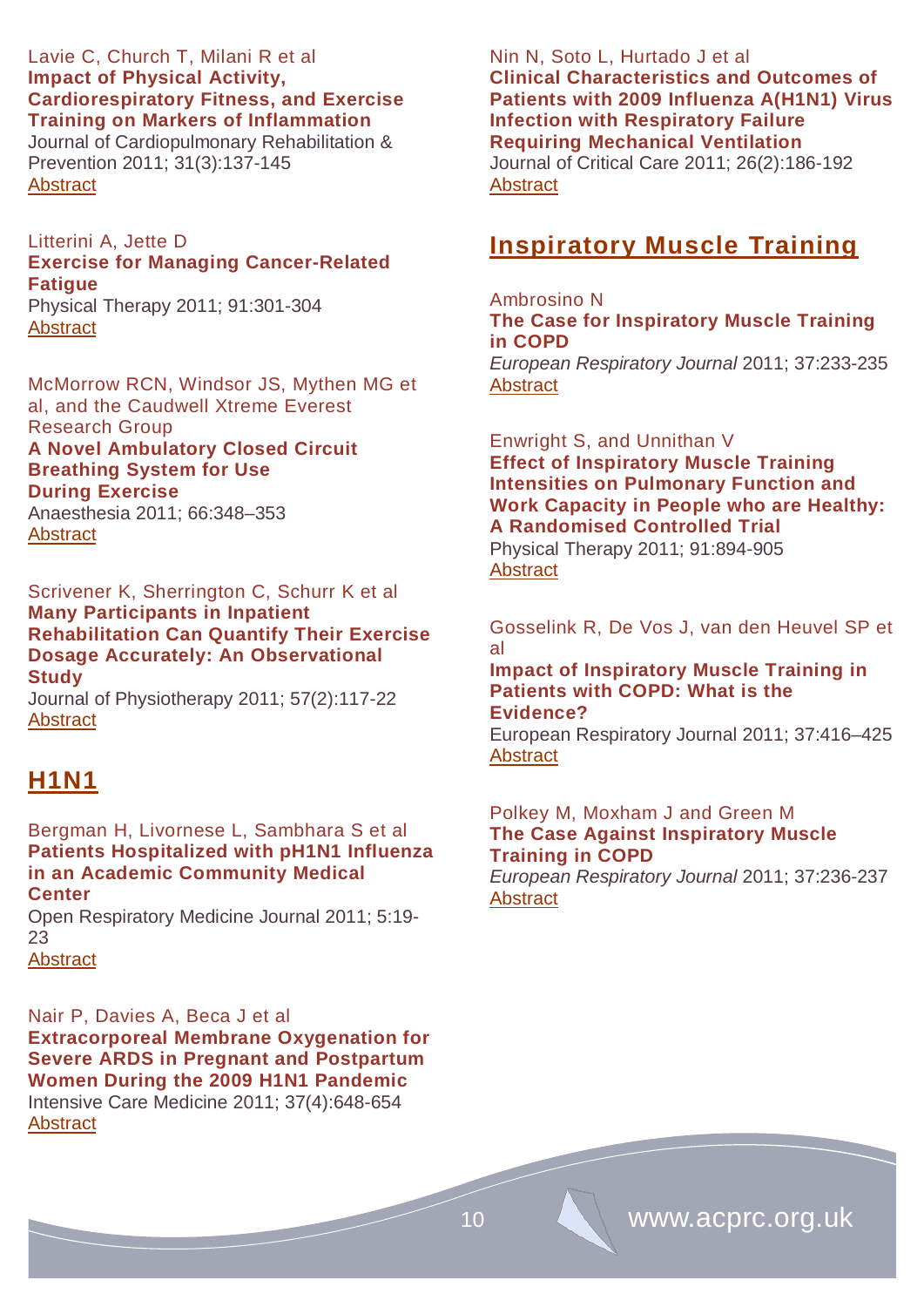# **Lung Disease**

# **Asthma**

Bolman C, Arwert T, Völlink T **Adherence to Prophylactic Asthma Medication: Habit Strength and Cognitions**  Heart and Lung 2011; 40(1):63-75 **[Abstract](http://www.sciencedirect.com/science/article/pii/S0147956310000646)** 

# Cowl CT

**[Occupational Asthma: Review of](http://www.ncbi.nlm.nih.gov/pubmed/21362654)  [Assessment, Treatment, and](http://www.ncbi.nlm.nih.gov/pubmed/21362654)  [Compensation](http://www.ncbi.nlm.nih.gov/pubmed/21362654)** Chest 2011; 139(3):674-81 **[Abstract](http://www.ncbi.nlm.nih.gov/pubmed/21362654)** 

[Dolovich](http://www.thelancet.com/search/results?fieldName=Authors&searchTerm=Myrna%20B+Dolovich) M, Dhand R **Aerosol Drug Delivery: Developments in Device Design and Clinical Use** The Lancet 2011; 377(9770):1032-1045 **[Abstract](http://www.thelancet.com/journals/lancet/article/PIIS0140-6736(10)60926-9/abstract%23)** 

Farah CS, Kermode JA, Downie SR et al **Obesity is a Determinant of Asthma Control, Independent of Inflammation and Lung Mechanics** Chest 2011;1epub Mar **[Abstract](http://www.ncbi.nlm.nih.gov/pubmed?term=Obesity%20is%20a%20determinant%20of%20asthma%20control%2C%20independent%20of%20inflammation%20and%20lung%20mechanics)** 

Foschino Barbaro MP, Lacedonia D, Palladino GP et al **Dyspnea Perception in Asthma: Role of Airways Inflammation, Age and Emotional Status**  Respiratory Medicine 2011; 105(2):195-203 **[Abstract](http://www.sciencedirect.com/science/article/pii/S0954611110004166)** 

# Grainge CL, Lau LCK, Ward JA et al **Effect of Bronchoconstriction on Airway Remodelling in Asthma**

New England Journal of Medicine 2011; 364: 2006-2015 **[Abstract](http://www.nejm.org/doi/full/10.1056/NEJMoa1014350)** 

Hardaker KM, Downie SR, Kermode JA et al **Predictors of Airway Hyperresponsiveness Differ Between Old and Young Patients with Asthma**

Chest 2011; 139(6):1395-401 **[Abstract](http://www.ncbi.nlm.nih.gov/pubmed?term=Predictors%20of%20airway%20hyperresponsiveness%20differ%20between%20old%20and%20young%20patients%20with%20asthma)** 

McNicholl DM, Megarry J, McGarvey LP et al **[The Utility of Cardiopulmonary Exercise](http://www.ncbi.nlm.nih.gov/pubmed/21292756)  [Testing in Difficult Asthma](http://www.ncbi.nlm.nih.gov/pubmed/21292756)** Chest 2011; 139(5):1117-23

**[Abstract](http://www.ncbi.nlm.nih.gov/pubmed?term=The%20utility%20of%20cardiopulmonary%20exercise%20testing%20in%20difficult%20asthma)** 

# **Bronchiectasis**

Martínez-García MA, Soler-Cataluña JJ, Donat-Sanz Y et al **Factors Associated with Bronchiectasis in Chronic Obstructive Pulmonary Disease Patients** Chest 2011; epub May **[Abstract](http://www.ncbi.nlm.nih.gov/pubmed/21546440)** 

## Murray M, Govan J, Doherty C et al **A Randomized Controlled Trial of Nebulized Gentamicin in Non-Cystic Fibrosis Bronchiectasis**

American Journal of Respiratory and Critical Care Medicine 2011; 183(4):491-499 **[Abstract](http://ajrccm.atsjournals.org/cgi/content/abstract/183/4/491)** 

# **COPD**

Ambrosino N **The case for Inspiratory Muscle Training in COPD**  European Respiratory Journal 2011; 37: 233-235 **[Abstract](http://erj.ersjournals.com/content/37/2/233.full.pdf+html)** 

## Borge C, Wahl A, Moum T **Pain and Quality of Life with Chronic Obstructive Pulmonary Disease**  Heart and Lung 2011; 40(3):e90-e101 **[Abstract](http://www.sciencedirect.com/science/article/pii/S0147956310003730)**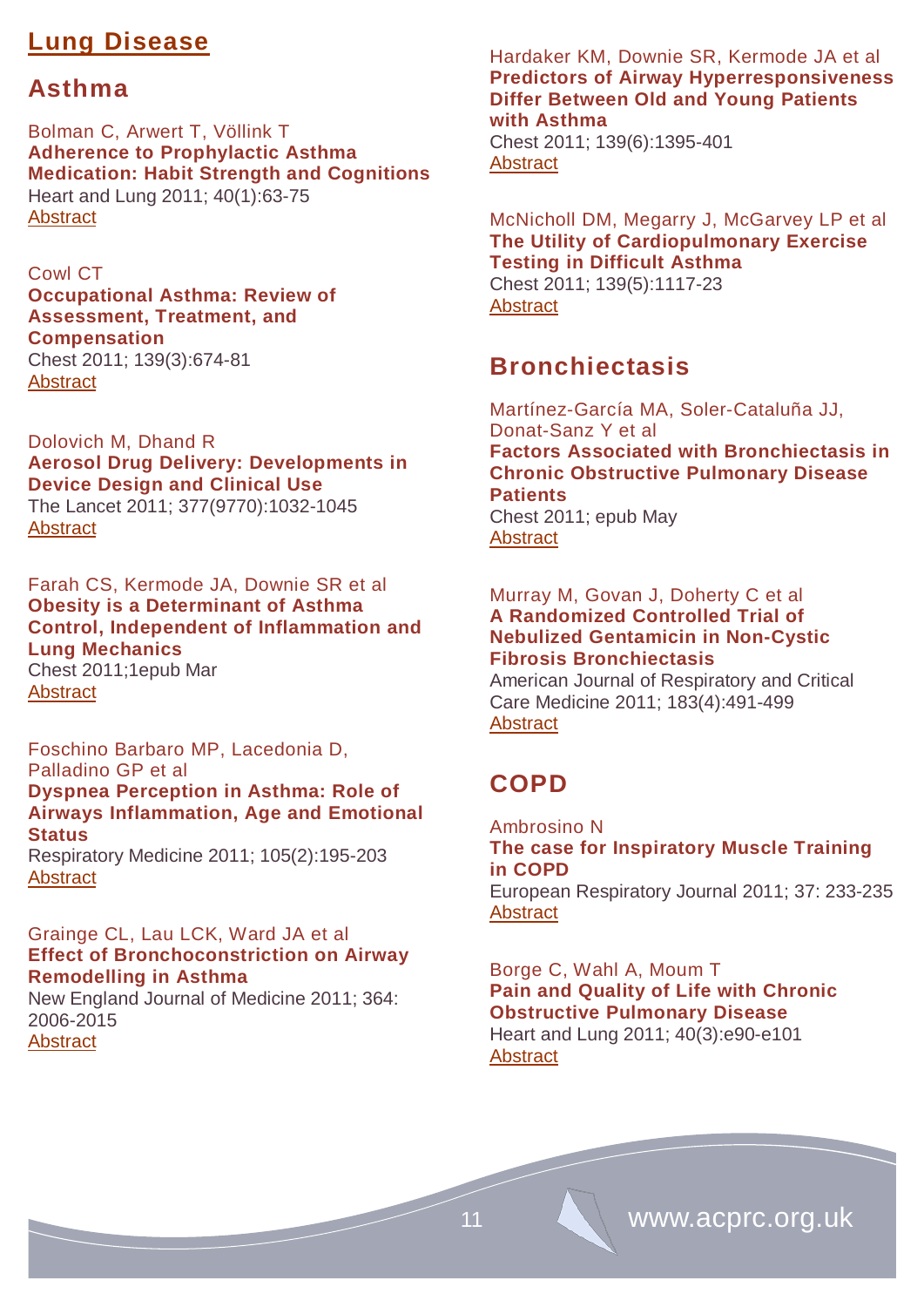# [Dolovich](http://www.thelancet.com/search/results?fieldName=Authors&searchTerm=Myrna%20B+Dolovich) M, Dhand R **Aerosol Drug Delivery: Developments in Device Design and Clinical Use**

The Lancet 2011; 377 (9770):1032-1045 **[Abstract](http://www.thelancet.com/journals/lancet/article/PIIS0140-6736(10)60926-9/abstract%23)** 

Edvarson A, Aker A, Hardie J A et al **High Prevalence of Respiratory Symptoms During Air Travel in Patients with COPD** [Respiratory Medicine](http://www.sciencedirect.com/science/journal/09546111) 2011; 205(1):50-56 **[Abstract](http://www.sciencedirect.com/science/article/pii/S0954611110004336)** 

#### Ekström M, Wagner P, Ström K **Trends in Cause-Specific Mortality in Oxygen-dependent Chronic Obstructive Pulmonary Disease**

American Journal of Respiratory and Critical Care Medicine 2011; 183(8):1032-1036 **[Abstract](http://ajrccm.atsjournals.org/cgi/content/abstract/183/8/1032)** 

## García-Rio F, Romero D, Lores V et al **Dynamic Hyperinflation, Arterial Blood Oxygen and Airway Oxidative Stress in Stable COPD Patients**

Chest 2011; epub March **[Abstract](http://www.ncbi.nlm.nih.gov/pubmed?term=Dynamic%20hyperinflation%2C%20arterial%20blood%20oxygen%20and%20airway%20oxidative%20stress%20in%20stable%20COPD%20patients)** 

Gosselink R, De Vos J, van den Heuvel SP et al

#### **Impact of Inspiratory Muscle Training in Patients with COPD: What is the Evidence?**

European Respiratory Journal 2011; 37:416–425 **[Abstract](http://erj.ersjournals.com/content/37/2/416.full.pdf+html)** 

# Han M

# **Update in Chronic Obstructive Pulmonary Disease in 2010**

American Journal of Respiratory and Critical Care Medicine 2011; 183(10):1311-1315 **[Abstract](http://ajrccm.atsjournals.org/cgi/content/full/183/10/1311)** 

Jones P W, Brusselle G, Dal Negro R W et al **Health-Related Quality of Life in Patients by COPD Severity Within Primary Care in Europe** 

Respiratory Medicine 2011; 105(1):57-66 **[Abstract](http://www.sciencedirect.com/science/article/pii/S0954611110003902)** 

# Kent B, Mitchell P, McNicholas W **Hypoxemia in Patients with COPD: Cause, Effects, and Disease Progression**

International Journal of COPD 2011; 6:199-208 **[Abstract](http://www.ncbi.nlm.nih.gov/pmc/articles/PMC3107696/)** 

# Khalid I, Morris Z, Khalid T et al **Using Spirometry to Rule Out Restriction in Patients with Concomitant Low Forced Vital Capacity and Obstructive Pattern**

Open Respiratory Medicine Journal 2011; 5:44- 50

**[Abstract](http://www.benthamscience.com/open/tormj/openaccess2.htm)** 

## Leidy N, Wilcox T, Jones P et al on behalf of the EXACT-PRO Study Group **Standardizing Measurement of Chronic Obstructive Pulmonary Disease Exacerbations: Reliability and Validity of a Patient-reported Diary**

American Journal of Respiratory and Critical Care Medicine 2011; 183(3):323-329 **[Abstract](http://ajrccm.atsjournals.org/cgi/content/abstract/183/3/323)** 

# Martínez-García MA, Soler-Cataluña JJ, Donat-Sanz Y et al **Factors Associated with Bronchiectasis in Chronic Obstructive Pulmonary Disease Patients**

Chest 2011; epub May **[Abstract](http://www.ncbi.nlm.nih.gov/pubmed/21546440)** 

# McNamara R, Alison J, McKeough Z **Water-Based Exercise in Chronic Obstructive Pulmonary Disease**

Physical Therapy Reviews 2011; 16(1):25-30 **[Abstract](http://www.ingentaconnect.com/content/maney/ptr/2011/00000016/00000001/art00005)** 

# Moore R, Berlowitz, D **Dyspnoea and Oxygen Therapy in Chronic Obstructive Pulmonary Disease**

Physical Therapy Reviews 2011; 16(1)10-18 **[Abstract](http://www.ingentaconnect.com/content/maney/ptr/2011/00000016/00000001/art00003)** 

12 **WWW.acprc.org.uk**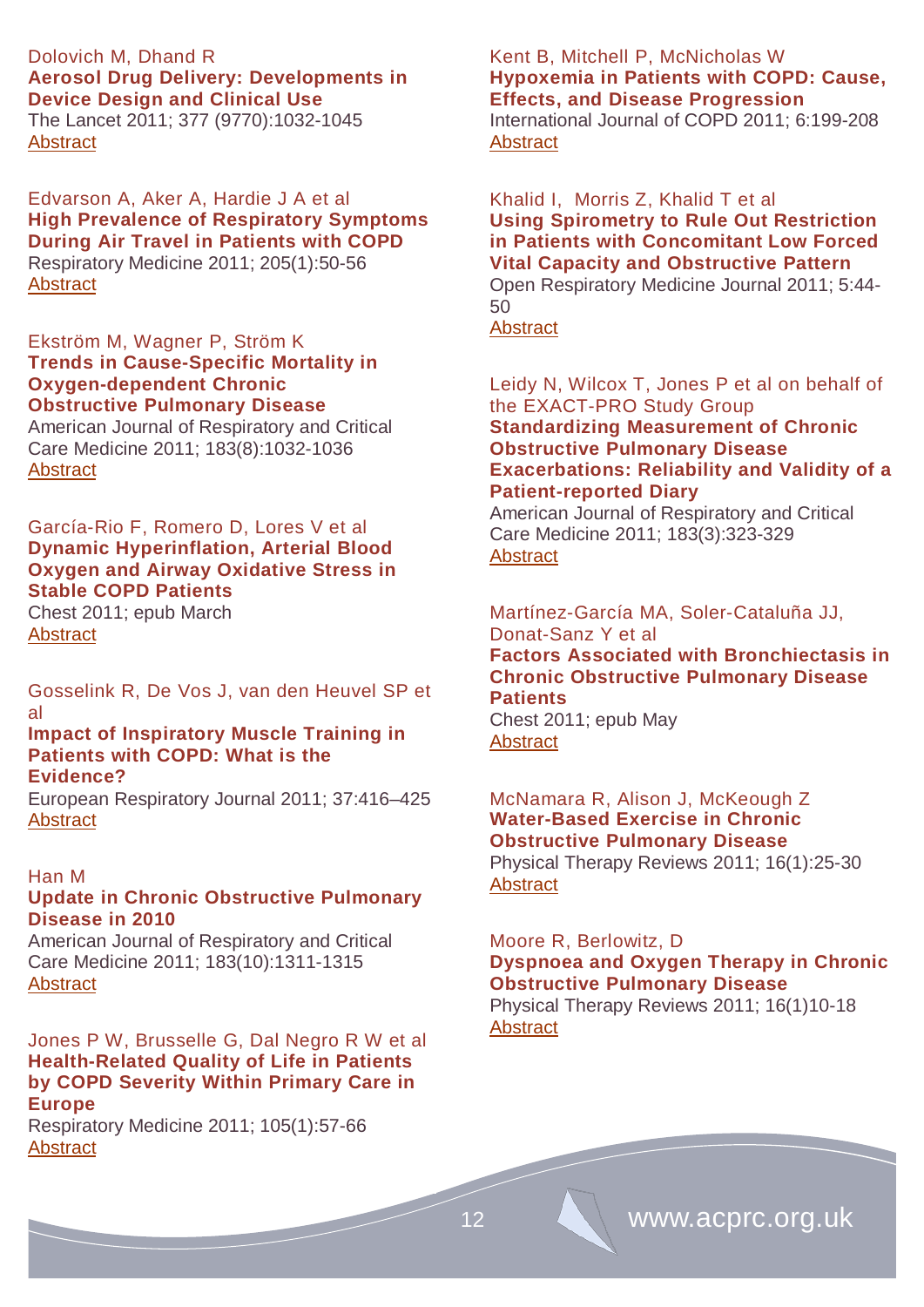Nonoyama ML **Patients with Chronic Obstructive Pulmonary Disease (COPD) Who Are Not Hypoxaemic at Rest do not Benefit from Home Oxygen** Journal of Physiotherapy 2011; 57(2):127

**[Abstract](http://www.ncbi.nlm.nih.gov/pubmed/21684496)** 

Ntoumenopoulos G **Using Titrated Oxygen Instead of High Flow Oxygen During an Acute Exacerbation of Chronic Obstructive Pulmonary Disease (COPD) Saves Lives** Journal of Physiotherapy 2011; 57(1):55. [Abstract](http://www.ncbi.nlm.nih.gov/pubmed/21402331)

Polkey M, Moxham J and Green M **The Case Against Inspiratory Muscle Training in COPD** 

European Respiratory Journal 2011; 37:236-237 **[Abstract](http://erj.ersjournals.com/content/37/2/236.full.pdf+html)** 

Russell R, Anzueto A, Weisman **Optimizing Management of Chronic Obstructive Pulmonary Disease in the Upcoming Decade**

International Journal of COPD 2011; 6:47 **[Abstract](http://www.ncbi.nlm.nih.gov/pmc/articles/PMC3034289/)** 

Tsolaki V, Pastaka C, Kostikas K et al **Noninvasive Ventilation in Chronic Respiratory Failure: Effects on Quality of Life** Respiration 2011; 81(5):402-410 **[Abstract](http://content.karger.com/ProdukteDB/produkte.asp?Aktion=ShowAbstract&ArtikelNr=317138&Ausgabe=255040&ProduktNr=224278)** 

Torres S H, Montes de Oca M, Loeb E et al **Gender and Skeletal Muscle Characteristics in Subjects with Chronic Obstructive Pulmonary Disease**  Respiratory Medicine 2011; 105(1):88-94 **[Abstract](http://www.sciencedirect.com/science/article/pii/S095461111000226X)** 

Troosters T, Weisman I, Dobbels F et al **Assessing the Impact of Tiotropium on Lung Function and Physical Activity in GOLD Stage II COPD Patients who are Naïve to Maintenance Respiratory Therapy: A Study Protocol** 

Open Respiratory Medicine Journal 2011; 5:1-9. **[Abstract](http://www.benthamscience.com/open/tormj/openaccess2.htm)** 

Van den Berge M, ten Hacken NH et al **[Small Airway Disease in Asthma and](http://www.ncbi.nlm.nih.gov/pubmed/21285055)  [COPD: Clinical Implications](http://www.ncbi.nlm.nih.gov/pubmed/21285055)** Chest 2011; 139(2):412-23 **[Abstract](http://www.ncbi.nlm.nih.gov/pubmed/21285055)** 

Visser FJ et al **Pursed-Lips Breathing Improves Inspiratory Capacity in Chronic Obstructive Pulmonary Disease** Respiration 2011; 81(5): 372-378 **[Abstract](http://content.karger.com/ProdukteDB/produkte.asp?Aktion=ShowAbstract&ArtikelNr=319036&Ausgabe=255040&ProduktNr=224278)** 

Vogelmeier C. Hederer B, Glaab T et al for the POET-COPD Investigators **Tiotropium Versus Salmeterol for the Prevention of Exacerbations of COPD** New England Journal of Medicine 2011; 364: 1093–1103 [Abstract](http://www.nejm.org/doi/full/10.1056/NEJMoa1008378)

Washko GR, Hunninghake GM, Fernandez IE et al for the COPD Gene Investigators **Lung Volumes and Emphysema in Smokers with Interstitial Lung Abnormalities**

New England Journal of Medicine 2011; 364:897–906 **[Abstract](http://www.nejm.org/doi/full/10.1056/NEJMoa1007285)**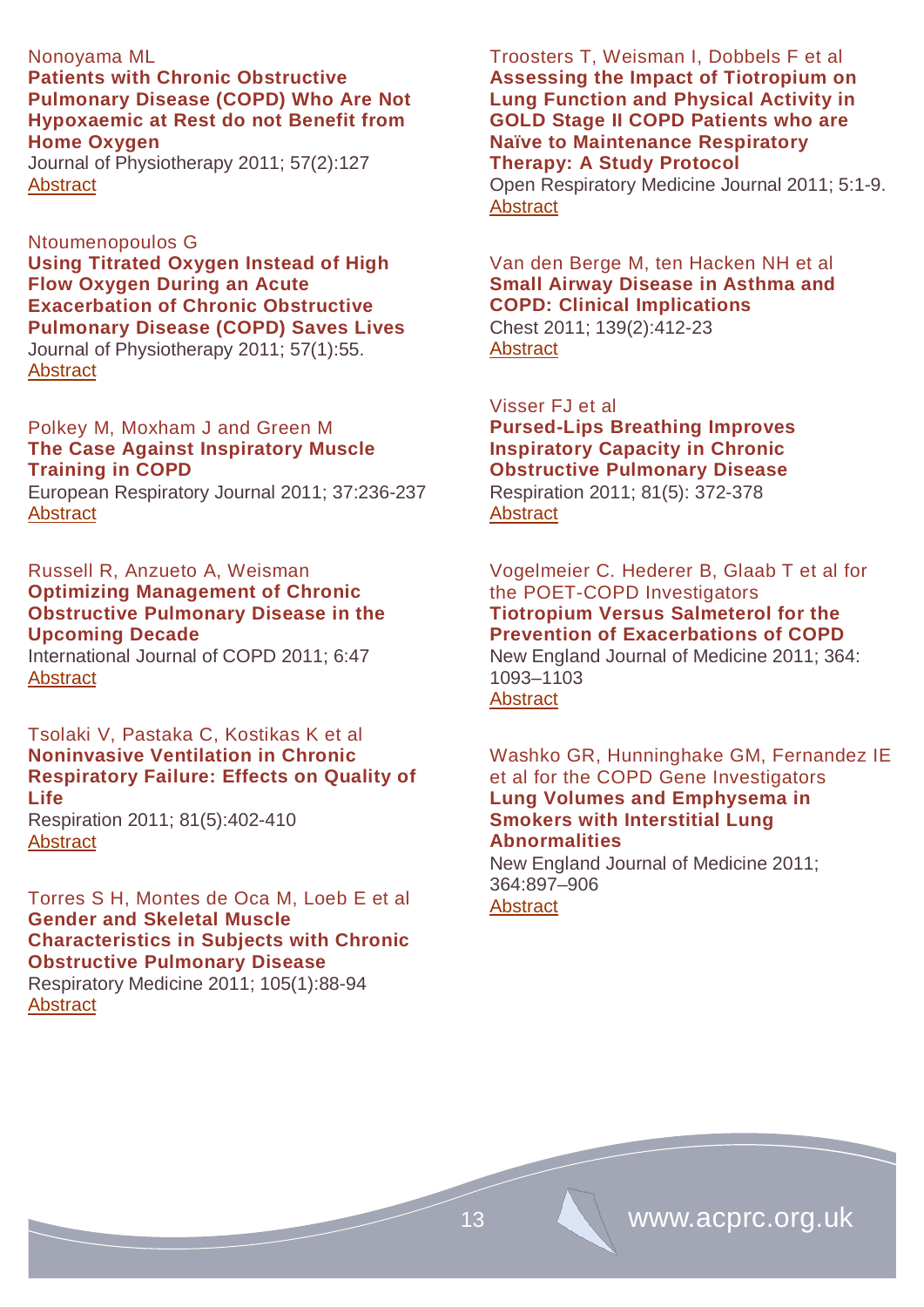# **Cystic Fibrosis (Paediatrics and Adults)**

Bradley JM, Kent L, O'Neill B et al **Cardiorespiratory Measurements During Field Tests in CF: Use of an Ambulatory Monitoring System**

Pediatric Pulmonology 2011; 46(3):253-260 **[Abstract](http://www.ncbi.nlm.nih.gov/pubmed/20967834)** 

## Cohen-Cymberknoh M, Shoseyov D, Kerem E **Managing Cystic Fibrosis: Strategies That Increase Life Expectancy and Improve Quality of Life**

American Journal of Respiratory and Critical Care Medicine 2011; 183(11):1463-1471 **[Abstract](http://ajrccm.atsjournals.org/cgi/content/abstract/183/11/1463)** 

## Collins N, Gupta A, Wright S et al **Survey of the Use of Noninvasive Positive Pressure Ventilation in UK and Australasian Children with Cystic Fibrosis** Thorax 2011; 66(6):538-539 [Abstract](http://thorax.bmj.com/content/66/6/538.full)

Dasenbrook EC **[Cystic Fibrosis and Survival in Patients](http://www.ncbi.nlm.nih.gov/pubmed/21382942)  [with Advanced Lung Disease](http://www.ncbi.nlm.nih.gov/pubmed/21382942)** British Medical Journal 2011; 342:d726 **[Abstract](http://www.bmj.com/content/342/bmj.d726.extract)** 

Dwyer TJ, Alison JA, McKeough ZJ et al **[Effects of Exercise on Respiratory Flow](http://www.ncbi.nlm.nih.gov/pubmed/20829339)  [and Sputum Properties in](http://www.ncbi.nlm.nih.gov/pubmed/20829339) Patients with [Cystic Fibrosis](http://www.ncbi.nlm.nih.gov/pubmed/20829339)**

Chest 2011; 139(4):870-7 **[Abstract](http://www.ncbi.nlm.nih.gov/pubmed/20829339)** 

# George PM, Banya W, Pareek N et al **Improved Survival at Low Lung Function in Cystic Fibrosis: Cohort Study from 1990 to 2007**

British Medical Journal 2011; 342:d1008 **[Abstract](http://www.ncbi.nlm.nih.gov/pmc/articles/PMC3045791/?tool=pubmed)** 

Hayes M, Yaster M, Haythornthwaite JA et al **[Pain is a Common Problem Affecting](http://www.ncbi.nlm.nih.gov/pubmed/21659431)  [Clinical Outcomes in Adults with Cystic](http://www.ncbi.nlm.nih.gov/pubmed/21659431)  [Fibrosis](http://www.ncbi.nlm.nih.gov/pubmed/21659431)**

Chest 2011; epub June **[Abstract](http://www.ncbi.nlm.nih.gov/pubmed?term=Pain%20is%20a%20common%20problem%20affecting%20clinical%20outcomes%20in%20adults%20with%20cystic%20fibrosis)** 

## Hulzebos H, Snieder H, van der Net Jet al **High-Intensity Interval Training in an Adolescent with Cystic Fibrosis: A Physiological Perspective**

Physiotherapy Theory and Practice 2011; 27(3):231–237 **[Abstract](http://informahealthcare.com/doi/abs/10.3109/09593985.2010.483266)** 

## Kuys SS, Hall K, Peasey M et al **Gaming Console Exercise and Cycle or Treadmill Exercise Provide Similar Cardiovascular Demand in Adults with Cystic Fibrosis: A Randomised Crossover Trial**

Journal of Physiotherapy 2011; 57(1):35-40 **[Abstract](http://www.ncbi.nlm.nih.gov/pubmed/21402328)** 

## Oliver C, Jahnke N

## **Omega-3 fatty Acids for Cystic Fibrosis: [Cochrane Cystic Fibrosis and Genetic](http://onlinelibrary.wiley.com/o/cochrane/clabout/articles/CF/frame.html)  [Disorders Group](http://onlinelibrary.wiley.com/o/cochrane/clabout/articles/CF/frame.html)**

Cochrane Systematic Reviews 10 AUG 2011 DOI: 10.1002/14651858.CD002201.pub3 **[Abstract](http://onlinelibrary.wiley.com/doi/10.1002/14651858.CD002201.pub3/abstract)** 

# Reilly CC, Ward K, Jolley CJ et al **Neural Respiratory Drive, Pulmonary Mechanics and Breathlessness in Patients with Cystic Fibrosis** Thorax 2011; 66(3):240-246

**[Abstract](http://thorax.bmj.com/content/66/3/240.abstract)** 

# Ryan G, Singh M, Dwan K **Inhaled Antibiotics for Long-Term Therapy in Cystic Fibrosis: [Cochrane Cystic](http://onlinelibrary.wiley.com/o/cochrane/clabout/articles/CF/frame.html)  [Fibrosis and Genetic Disorders Group](http://onlinelibrary.wiley.com/o/cochrane/clabout/articles/CF/frame.html)** Cochrane Systematic Reviews 16 MAR 2011 DOI: 10.1002/14651858.CD001021.pub2

**[Abstract](http://onlinelibrary.wiley.com/doi/10.1002/14651858.CD001021.pub2/abstract)**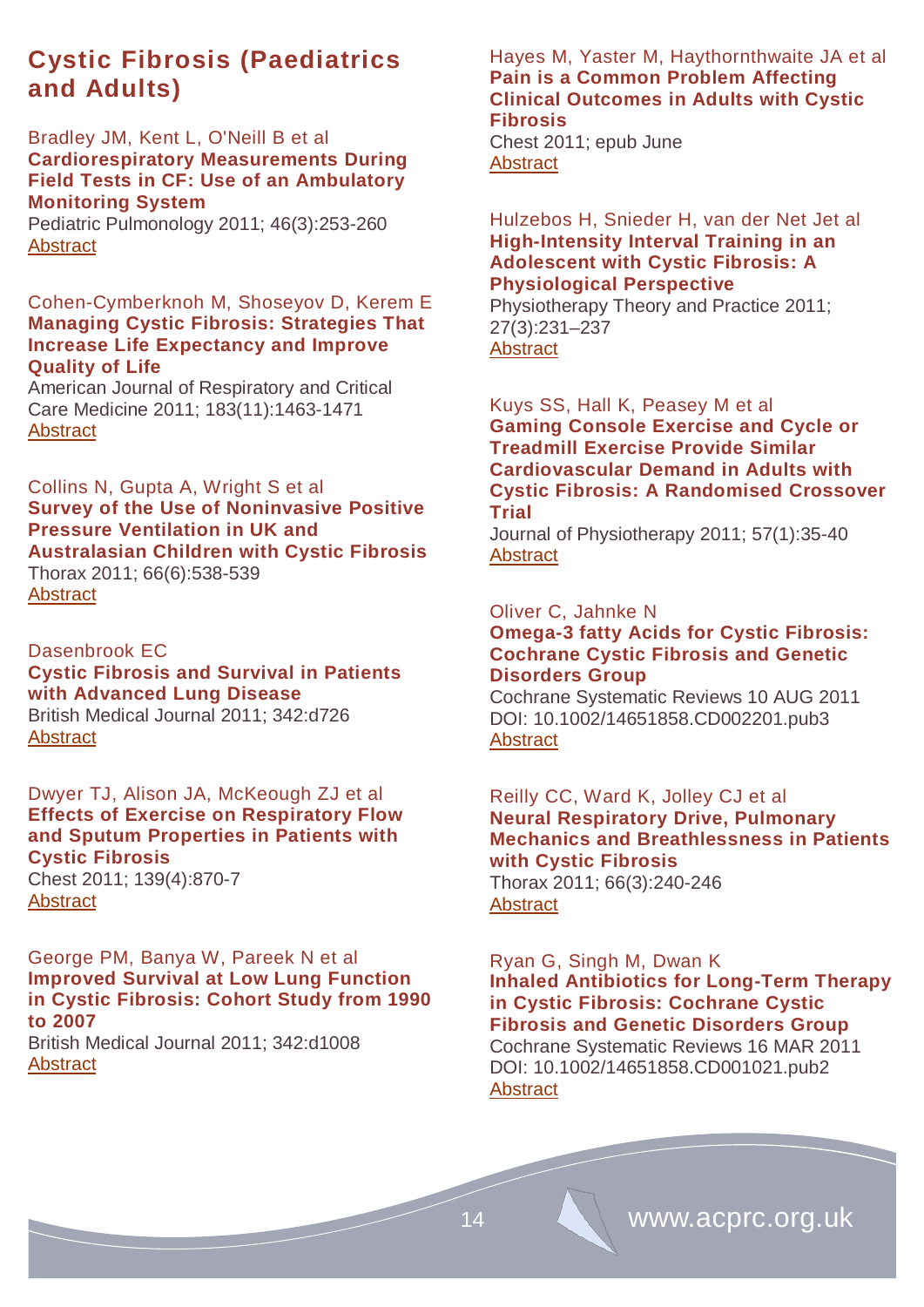## Savage E, Beirne P, Chroinin M et al **Self-Management Education for Cystic Fibrosis: [Cochrane Cystic Fibrosis and](http://onlinelibrary.wiley.com/o/cochrane/clabout/articles/CF/frame.html)  [Genetic Disorders Group](http://onlinelibrary.wiley.com/o/cochrane/clabout/articles/CF/frame.html)**

Cochrane Systematic Reviews 6 JUL 2011 DOI: 10.1002/14651858.CD007641.pub2 **[Abstract](http://onlinelibrary.wiley.com/doi/10.1002/14651858.CD007641.pub2/abstract)** 

## Schmitt L, Wiebel M, Frese F et al **Exercise Reduces Airway Sodium Ion Reabsorption in Cystic Fibrosis but not in Exercise Asthma**

*European Respiratory Journal* 2011; 37:342-348 **[Abstract](http://erj.ersjournals.com/content/37/2/342.full.pdf+html)** 

Tierney S, Riley D, Jones A and Horne M **Differing Perspectives of Sputum and its Expectoration: A Qualitative Study Involving Patients with Cystic Fibrosis and Physiotherapists**

Physiotherapy Theory and Practice 2011; 27(4):278–286 **[Abstract](http://informahealthcare.com/doi/abs/10.3109/09593985.2010.501849)** 

Werkman MS, Hulzebos HJ, Arets HG et al **Is Static Hyperinflation a Limiting Factor During Exercise in Adolescents with Cystic Fibrosis?**

Pediatric Pulmonology 2011; 46(2):119-124 **[Abstract](http://www.ncbi.nlm.nih.gov/pubmed/20812244)** 

# **Interstitial Lung Disease**

du Bois R, Weycker D, Albera C et al **Six-Minute-Walk Test in Idiopathic Pulmonary Fibrosis: Test Validation and Minimal Clinically Important Difference**

American Journal of Respiratory and Critical Care Medicine 2011; 183(9):1231-1237 **[Abstract](http://ajrccm.atsjournals.org/cgi/content/abstract/183/9/1231)** 

Kozu R, Senjya H, Jenkins SC et al **Differences in response to pulmonary rehabilitation in idiopathic pulmonary fibrosis and chronic obstructive pulmonary disease** Respiration 2011; 81(3):196-205 **[Abstract](http://content.karger.com/ProdukteDB/produkte.asp?Aktion=ShowAbstract&ArtikelNr=315475&Ausgabe=254892&ProduktNr=224278)** 

Raghu G, Collard H, Egan J et al on behalf of the ATS/ERS/JRS/ALAT Committee on Idiopathic Pulmonary Fibrosis **An Official ATS/ERS/JRS/ALAT Statement: Idiopathic Pulmonary Fibrosis: Evidence-based Guidelines for Diagnosis and Management** 

American Journal of Respiratory and Critical Care Medicine 2011; 183(6):788-824 **[Abstract](http://ajrccm.atsjournals.org/cgi/content/abstract/183/6/788)** 

Ryerson CJ, Berkeley J, Carrieri-Kohlman VL et al **Depression and Functional Status are Strongly Associated with Dyspnea in Interstitial Lung Disease** Chest 2011; 139(3):609-16 **[Abstract](http://www.ncbi.nlm.nih.gov/pubmed?term=Depression%20and%20functional%20status%20are%20strongly%20associated%20with%20dyspnea%20in%20interstitial%20lung%20disease)** 

Yorke J, Swigris J, Russell AM et al **Dyspnea-12 is a Valid and Reliable Measure of Breathlessness in Patients with Interstitial Lung Disease** Chest 2011; 139(1):159-64 **[Abstract](http://www.ncbi.nlm.nih.gov/pubmed?term=Dyspnea-12%20is%20a%20valid%20and%20reliable%20measure%20of%20breathlessness%20in%20patients%20with%20interstitial%20lung%20disease)** 

# **Lung Cancer**

## Montesinos J, Bare M, Dalmau E et al **The Changing Pattern of Non-Small Cell Lung Cancer Between the 90th and 2000th Decades**

Open Respiratory Medicine Journal 2011; 5:24- 30

**[Abstract](http://www.benthamscience.com/open/tormj/openaccess2.htm)**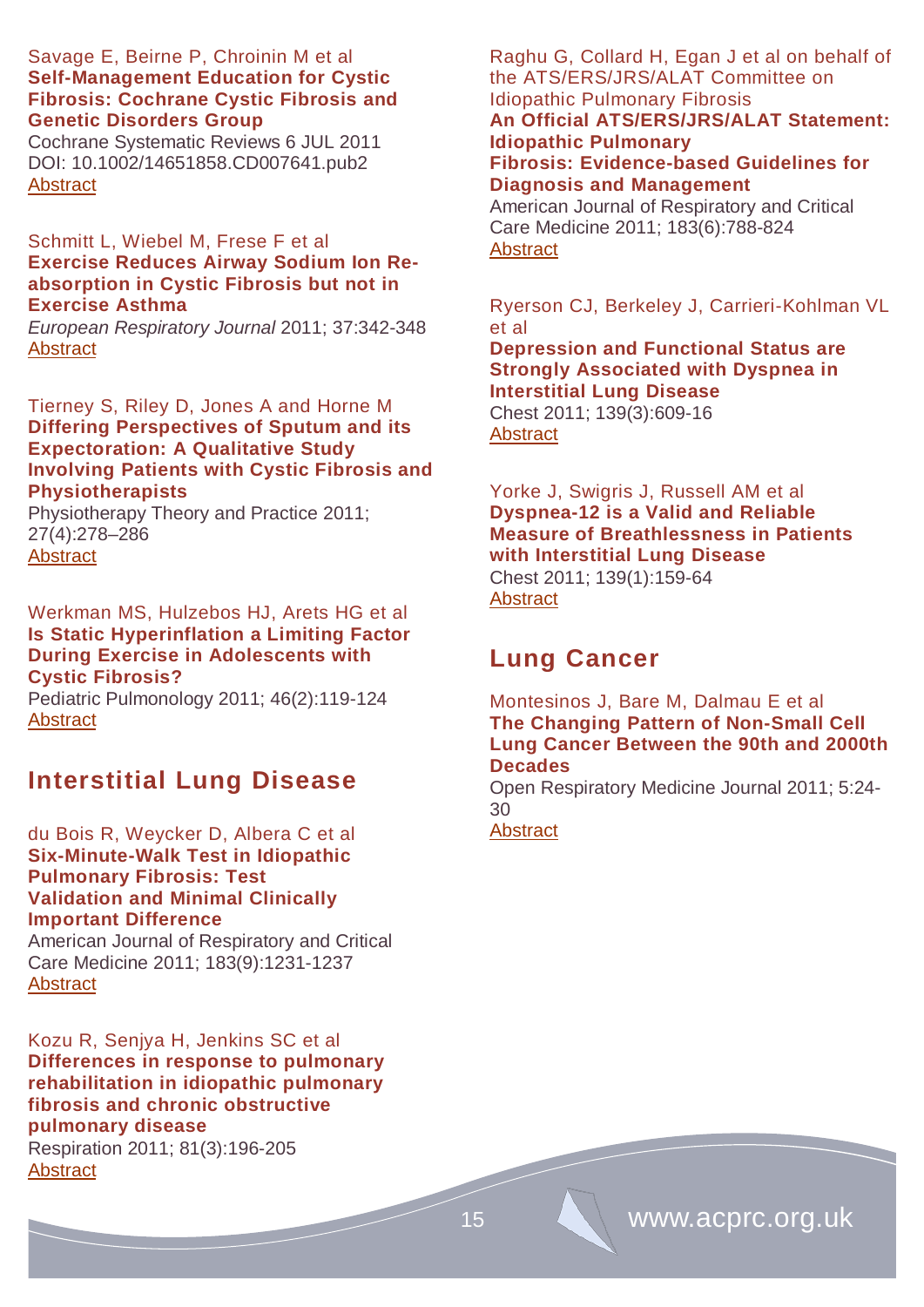# **Pulmonary Rehabilitation, Exercise and Activity**

Bianchi R, Gigliotti F, Romagnoli Iet al **Impact of a Rehabilitation Program on Dyspnea Intensity and Quality in Patients with Chronic Obstructive Pulmonary Disease**

Respiration 2011; 81(3):186-195 **[Abstract](http://content.karger.com/ProdukteDB/produkte.asp?Aktion=ShowPDF&ArtikelNr=273675&Ausgabe=254892&ProduktNr=224278&filename=273675.pdf)** 

Binazzi B Lanini B, Romagnoli Iet al **Dyspnea During Speech in Chronic Obstructive Pulmonary Disease Patients: Effects of Pulmonary Rehabilitation** Respiration 2011; 81(5):379-385 **[Abstract](http://content.karger.com/ProdukteDB/produkte.asp?Aktion=ShowAbstract&ArtikelNr=319553&Ausgabe=255040&ProduktNr=224278)** 

Calvert L D, Singh S J, Morgan M D et al **Exercise Induced Skeletal Muscle Metabolic Stress is Reduced After Pulmonary Rehabilitation in COPD**  [Respiratory Medicine](http://www.sciencedirect.com/science/journal/09546111) 2011; 105(3):363-370 **[Abstract](http://www.sciencedirect.com/science/article/pii/S0954611110004609)** 

Dodd J W, Hogg L, Nolan J et al **The COPD Assessment Test (CAT): Response to Pulmonary Rehabilitation. A Multicentre, Prospective Study** Thorax 2011; 66 (5):25-429 **[Abstract](http://thorax.bmj.com/content/66/5/425.abstract)** 

Dogra S, Kuk J, Baker J and Jamnik V **Exercise is Associated with Improved Asthma Control in Adults**

European Respiratory Journal 2011; 37:318–323 **[Abstract](http://erj.ersjournals.com/content/37/2/318.full.pdf+html)** 

# Effing T, Zielhuis G, Kerstjens H et al **Community Based Physiotherapeutic Exercise in COPD Self-Management: A Randomised Controlled Trial**

[Respiratory Medicine](http://www.sciencedirect.com/science/journal/09546111) 2011; 105(3): 18-426 **[Abstract](http://www.sciencedirect.com/science/article/pii/S0954611110004221)** 

# Holland A, Hill C **New Horizons for Pulmonary Rehabilitation**

Physical Therapy Reviews 2011; 16(1):3-9 **[Abstract](http://www.ingentaconnect.com/content/maney/ptr/2011/00000016/00000001/art00002)** 

Holland AE, Hill K, Alison JA et al **Estimating Peak Work Rate During Incremental Cycle Ergometry from the 6- Minute Walk Distance: Differences Between Reference Equations** Respiration 2011; 81(2):124-128 **[Abstract](http://content.karger.com/ProdukteDB/produkte.asp?Aktion=ShowAbstract&ArtikelNr=308464&Ausgabe=254869&ProduktNr=224278)** 

Janaudis-Ferreira T, Beauchamp MK, Goldstein RS et al **How Should we Measure Arm Exercise Capacity in COPD? A Systematic Review** Chest 2011; epub June **[Abstract](http://www.ncbi.nlm.nih.gov/pubmed/21659430)** 

Janssens T, De Peuter S, Stans L et al **Dyspnea Perception in COPD: Association Between Anxiety, Dyspnea-Related Fear and Dyspnea in a Pulmonary Rehabilitation Program** Chest 2011; epub April **[Abstract](http://www.ncbi.nlm.nih.gov/pubmed?term=Dyspnea%20perception%20in%20COPD%3A%20Association%20between%20anxiety%2C%20dyspnea-related%20fear%20and%20dyspnea%20in%20a%20pulmonary%20rehabilitation%20program)** 

Janaudis-Ferreira T, Hill K, Goldstein RS et al **Resistance Arm Training in Patients with COPD: A Randomized Controlled Trial** Chest 2011; 139(1):151-8. **[Abstract](http://www.ncbi.nlm.nih.gov/pubmed/20724740)** 

Katz P, Chen H, Omachi T et al **[The Role of Physical Inactivity in](http://journals.lww.com/jcrjournal/Abstract/2011/05000/The_Role_of_Physical_Inactivity_in_Increasing.8.aspx)  [Increasing Disability Among Older Adults](http://journals.lww.com/jcrjournal/Abstract/2011/05000/The_Role_of_Physical_Inactivity_in_Increasing.8.aspx)  [With Obstructive Airway Disease](http://journals.lww.com/jcrjournal/Abstract/2011/05000/The_Role_of_Physical_Inactivity_in_Increasing.8.aspx)**

Journal of Cardiopulmonary Rehabilitation & Prevention 2011; 31(3):193-197 **[Abstract](http://journals.lww.com/jcrjournal/Abstract/2011/05000/The_Role_of_Physical_Inactivity_in_Increasing.8.aspx)**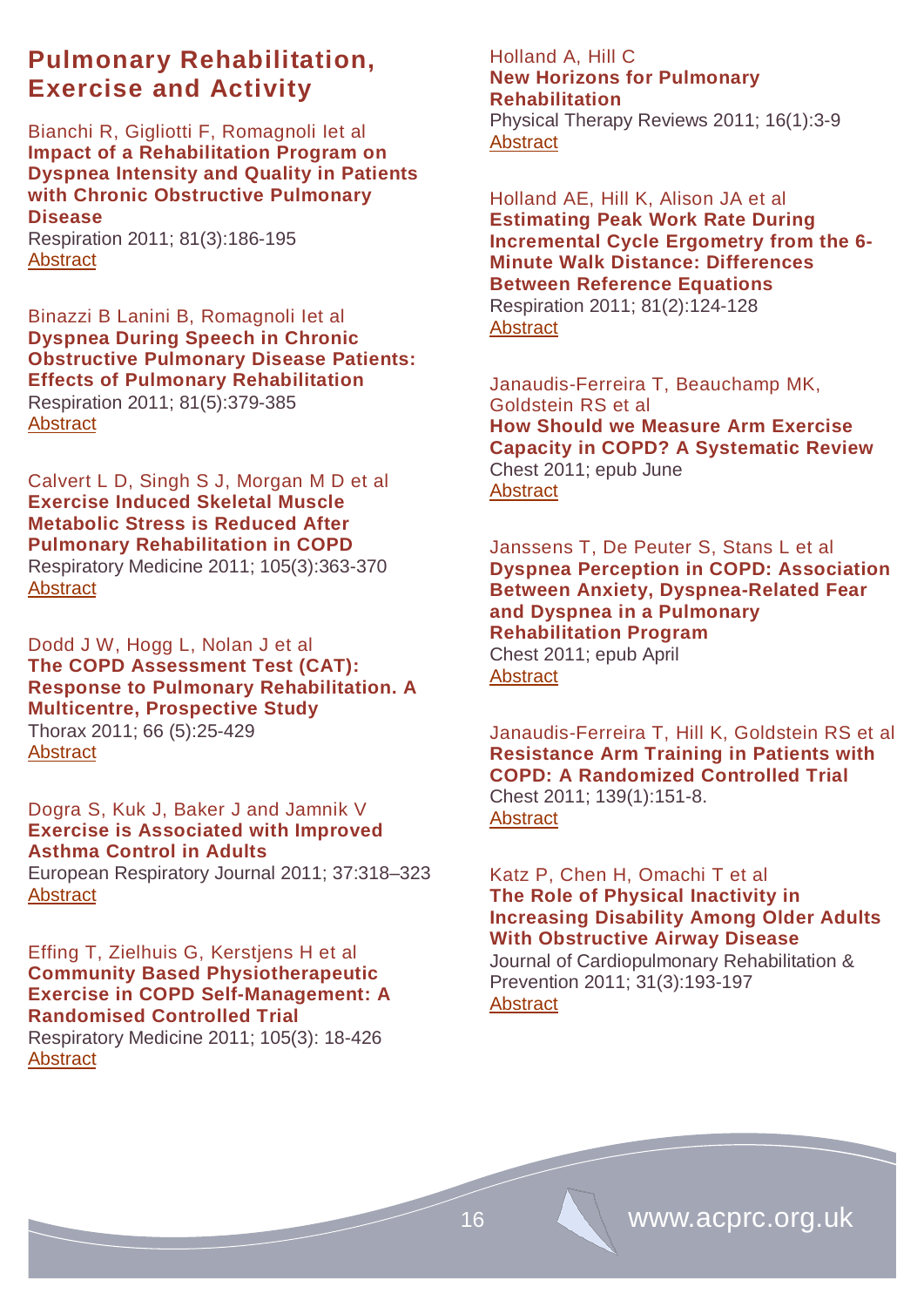## Mador J, Patel A, Nadler J **Effects of Pulmonary Rehabilitation on Activity Levels in Patients with Chronic Obstructive Pulmonary Disease**

Journal of Cardiopulmonary Rehabilitation & Prevention 2011; 31(1):52-59 **[Abstract](http://journals.lww.com/jcrjournal/Abstract/2011/01000/Effects_of_Pulmonary_Rehabilitation_on_Activity.8.aspx)** 

## Mahler DA, Gifford AH, Waterman LA et al **Mechanism of Greater Oxygen Desaturation During Walking Compared with Cycling in Patients with COPD** Chest 2011; 140(2):351-8 **[Abstract](http://www.ncbi.nlm.nih.gov/pubmed?term=Mechanism%20of%20Greater%20Oxygen%20Desaturation%20During%20Walking%20Compared%20With%20Cycling%20in%20Patients%20With%20COPD)**

Man W-C, Grant A, Hogg L et al **Pulmonary Rehabilitation in Patients with MRC Dyspnoea Scale 2** Thorax 2011; 66(3):263

**[Abstract](http://thorax.bmj.com/content/66/3/263.1.full)** 

## Ninot G, Mouleec G, Picot M C et al **Cost-Saving Effect of Supervised Exercise Associated to COPD Self-Management Education Program**

Respiratory Medicine 2011; 105(3):377-385 **[Abstract](http://www.sciencedirect.com/science/article/pii/S0954611110004294)** 

#### Pepin V, Laviolette L, Brouillard C et al **Significance of Changes in Endurance Shuttle Walking Performance** Thorax 2011; 66 (2):115-120 **[Abstract](http://thorax.bmj.com/content/66/2/115.abstract)**

#### Puente-Maestu L, Lazaro A, Tejedor A et al **Effects of Exercise on Mitochondrial DNA Content in Skeletal Muscle of Patients with COPD** Thorax 2011; 66 (2):121-127 **[Abstract](http://thorax.bmj.com/content/66/2/121.abstract)**

## Robles P, Mathur S, Janaudis-Fereira T et al **Measurement of Peripheral Muscle Strength in Individuals with Chronic Obstructive Pulmonary Disease: A Systematic Review**

Journal of Cardiopulmonary Rehabilitation & Prevention 2011; 31(1):11–24 **[Abstract](http://journals.lww.com/jcrjournal/Abstract/2011/01000/Measurement_of_Peripheral_Muscle_Strength_in.3.aspx)** 

## Roig M, Eng J, MacIntyre D et al **Deficits in Muscle Strength, Mass, Quality, and Mobility in People With Chronic Obstructive Pulmonary Disease**

Journal of Cardiopulmonary Rehabilitation & Prevention 2011; 31(2):120-124 **[Abstract](http://journals.lww.com/jcrjournal/Citation/2011/03000/Deficits_in_Muscle_Strength,_Mass,_Quality,_and.8.aspx)** 

# Singer J, Yelin E, Katz P et al **Respiratory and Skeletal Muscle Strength in Chronic Obstructive Pulmonary Disease: impact on exercise capacity and**

# **lower extremity function**

Journal of Cardiopulmonary Rehabilitation & Prevention 2011; 31(2):111-119 **[Abstract](http://journals.lww.com/jcrjournal/Citation/2011/03000/Respiratory_and_Skeletal_Muscle_Strength_in.7.aspx)** 

# Turner S et al

**Improvements in Symptoms and Quality of Life Following Exercise Training in Older Adults with Moderate/Severe Persistent Asthma**

Respiration 2011; 81(4): 302-310 **[Abstract](http://content.karger.com/ProdukteDB/produkte.asp?Aktion=ShowAbstract&ArtikelNr=315142&Ausgabe=254923&ProduktNr=224278)** 

# Vaes AW, Wouters EF, Franssen FM et al **Task-Related Oxygen Uptake During Domestic Activities of Daily Life in Patients with COPD and Healthy Elderly Subjects**

Chest 2011; epub March **[Abstract](http://www.ncbi.nlm.nih.gov/pubmed?term=Task-related%20oxygen%20uptake%20during%20domestic%20activities%20of%20daily%20life%20in%20patients%20with%20COPD%20and%20healthy%20elderly%20subjects)** 

## van Helvoort H, de Boer R, van de Broek L et al

## **Exercises Commonly Used in Rehabilitation of Patients with Chronic Obstructive Pulmonary Disease: Cardiopulmonary Responses and Effect Over Time**

Archives of Physical Medicine and Rehabilitation 2011; 92(1):111-117 **[Abstract](http://www.archives-pmr.org/article/S0003-9993(10)00716-1/abstract)**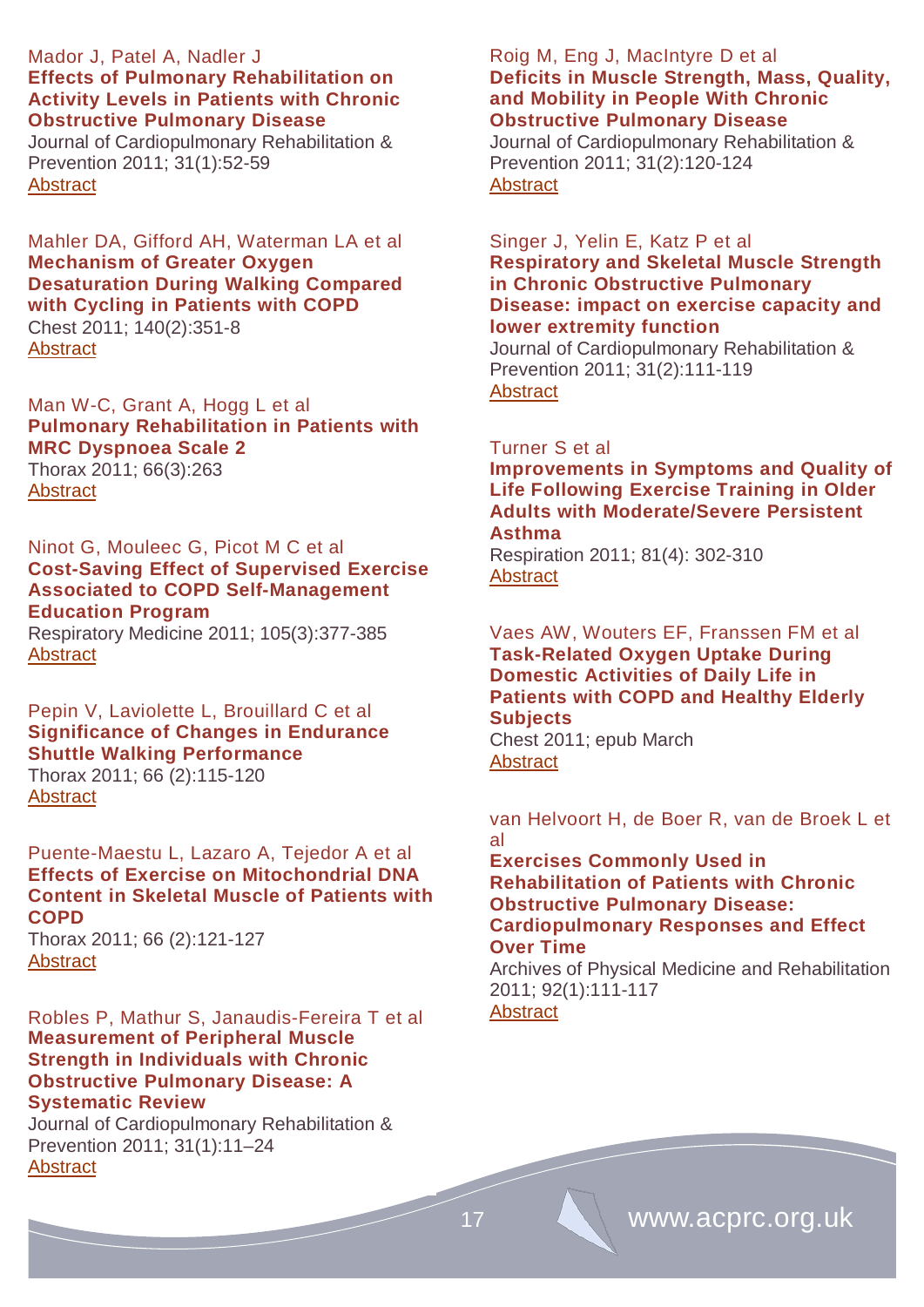Vogiatzis I, Terzis G, Stratakos G et al **Effect of Pulmonary Rehabilitation on Peripheral Muscle Fiber Remodelling in COPD Patients with GOLD stages II to IV** Chest 2011; epub April **[Abstract](http://www.ncbi.nlm.nih.gov/pubmed?term=Effect%20of%20pulmonary%20rehabilitation%20on%20peripheral%20muscle%20fiber%20remodelling%20in%20COPD%20patients%20with%20GOLD%20stages%20II%20to%20IV)** 

von Leupoldt A, Taube K, Lehmann K et al **The Impact of Anxiety and Depression on Outcomes of Pulmonary Rehabilitation in Patients with COPD**

Chest 2011; March **[Abstract](http://www.ncbi.nlm.nih.gov/pubmed/21454397)** 

# **Sarcoidosis**

Iannuzzi MC, Fontana JR **Sarcoidosis: Clinical Presentation, Immunopathogenesis and Therapeutics** JAMA 2011; 305(4):391-399 **[Abstract](http://jama.ama-assn.org/content/305/4/391.abstract)** 

# **Miscellaneous**

AlDabal L, BaHammam A **Metabolic, Endocrine, and Immune Consequences of Sleep Deprivation** Open Respiratory Medicine Journal 2011; 5:31- 43 **[Abstract](http://www.benthamscience.com/open/tormj/openaccess2.htm)** 

Douglas I, Evans S, Smeeth L **[Effect of Statin Treatment on Short-Term](http://www.ncbi.nlm.nih.gov/pubmed/21471172)  [Mortality After Pneumonia Episode:](http://www.ncbi.nlm.nih.gov/pubmed/21471172)  [Cohort Study.](http://www.ncbi.nlm.nih.gov/pubmed/21471172)**

British Medical Journal 2011; 342:d1642 [Abstract](http://www.ncbi.nlm.nih.gov/pubmed?term=Effect%20of%20statin%20treatment%20on%20short%20term%20mortality%20after%20pneumonia%20episode%3A%20cohort%20study)

#### Hemilä H **Zinc Lozenges May Shorten the Duration of Colds: A Systematic Review**

Open Respiratory Medicine Journal 2011; 5: 51- 58 **[Abstract](http://www.benthamscience.com/open/tormj/openaccess2.htm)** 

Horsfall LJ, Rait G, Walters K et al **Serum Bilirubin and Risk of Respiratory Disease and Death**

JAMA 2011; 305(7):691-697 **[Abstract](http://jama.ama-assn.org/content/305/7/691.abstract)** 

Kenn K, Balkissoon R **Vocal Cord Dysfunction: What do we Know?** European Respiratory Journal 2011; 37:194–200 **[Abstract](http://erj.ersjournals.com/content/37/1/194.full.pdf+html)** 

# **Neurology**

# **Neuromuscular**

Bede P, Oliver D, Stodart J et al **Palliative Care in Amyotrophic Lateral Sclerosis: A Review of Current International Guidelines and Initiatives.**  Journal of Neurology, Neurosurgery & Psychiatry 2011; 82(4):413-418 [Abstract](http://jnnp.bmj.com/content/82/4/413.full)

Chadwick R, Nadig V, Oscroft NS et al **Weaning from Prolonged Invasive Ventilation in Motor Neuron Disease: Analysis of Outcomes and Survival** Journal of Neurology, Neurosurgery & Psychiatry 2011; 82(6): 643-645 **[Abstract](http://jnnp.bmj.com/content/82/6/643.full)** 

Hamada S, Ishikawa Y, Aoyagi T et al **Indicators for Ventilator Use in Duchenne Muscular Dystrophy** 

[Respiratory Medicine](http://www.sciencedirect.com/science/journal/09546111) 2011; 105(4):625-629 **[Abstract](http://www.sciencedirect.com/science/article/pii/S0954611110005317)** 

Shimohata T, Tomita M, Nakayama H **Floppy Epiglotis as a Contraindication of CPAP in Patients with Multiple System Atrophy** 

Neurology 2011; 76(21):1841-1842 **[Abstract](http://www.neurology.org/content/76/21/1841.full?sid=4d153608-46fb-4221-9af6-0a18f40b9748)**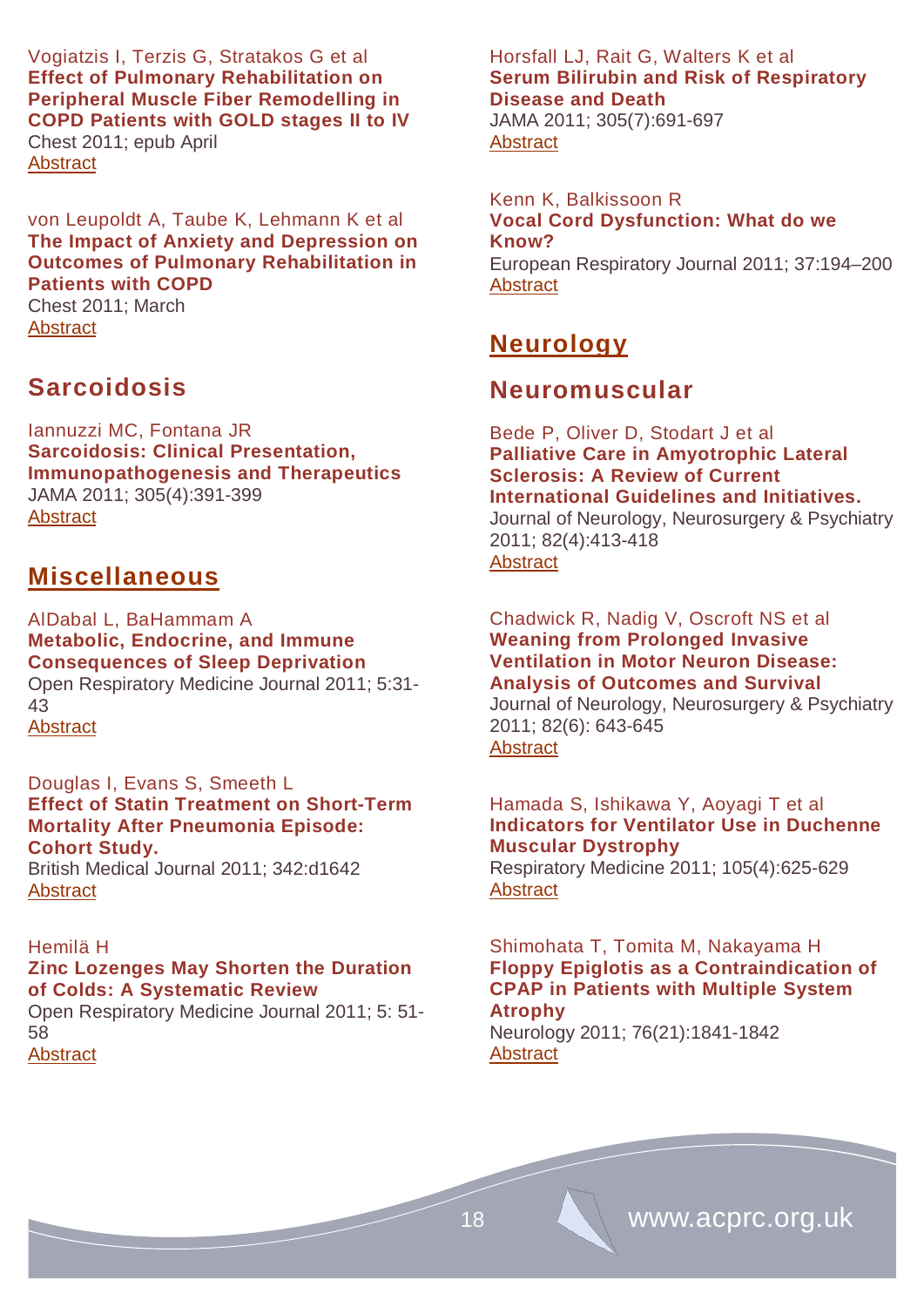# **Spinal Cord Injury**

#### Charlifue S, Apple D, Burns S et al **Mechanical Ventilation, Health, and Quality of Life Following Spinal Cord Injury**

Archives of Physical Medicine and Rehabilitation 2011; 92(3):457-463 **[Abstract](http://www.archives-pmr.org/article/S0003-9993(10)00732-X/abstract)** 

# **Stroke**

#### Britto R, Rezende N, Marinho K et al **Inspiratory Muscular Training in Chronic Stroke Survivors: A Randomized Controlled Trial**

Archives of Physical Medicine and Rehabilitation 2011; 92(2):184-190 **[Abstract](http://www.archives-pmr.org/article/S0003-9993(10)00841-5/abstract)** 

# Kasuya Y, Hargett J, Lenhardt R et al **Ventilator-Associated Pneumonia in Critically Ill Stroke Patients: Frequency, Risk Factors and Outcomes**

[Journal of Critical Care](http://www.sciencedirect.com/science/journal/08839441) 2011; 26(3):273-279 **[Abstract](http://www.sciencedirect.com/science/article/pii/S0883944110002790)** 

# **NIV, CPAP and IPPB**

## Milan M, Zanella A, Isgrò S et al **Performance of Different Continuous Positive Airway Pressure Helmets Equipped with Safety Valves During Failure of Fresh Gas Supply** Intensive Care Medicine 2011; 37(6):1031-1035 **[Abstract](http://icmjournal.esicm.org/journals/abstract.html?v=37&j=134&i=6&a=2207_10.1007_s00134-011-2207-3&doi)**

Nouira S, Boukef R, Bouida W et al **Non-Invasive Pressure Support Ventilation and CPAP in Cardiogenic Pulmonary Edema: A Multicenter Randomized Study in the Emergency Department** Intensive Care Medicine 2011; 37(2):249-256 **[Abstract](http://icmjournal.esicm.org/journals/abstract.html?v=37&j=134&i=2&a=2082_10.1007_s00134-010-2082-3&doi)** 

Ozsancak A, Sidhom SS, Liesching TN et al **Evaluation of the Total Face mask for Noninvasive Ventilation to Treat Acute Respiratory Failure**

Chest 2011; 139(5):1034-41 **[Abstract](http://www.ncbi.nlm.nih.gov/pubmed/21330385)** 

### Tsolaki V et al **Noninvasive Ventilation in Chronic Respiratory Failure: Effects on Quality of Life** Respiration 2011; 81(5):402-410

**[Abstract](http://content.karger.com/ProdukteDB/produkte.asp?Aktion=ShowAbstract&ArtikelNr=317138&Ausgabe=255040&ProduktNr=224278)** 

# Wise MP, Hart N, Davidson C et al **Home Mechanical Ventilation** British Medical Journal 2011; 342:d1687 **[Abstract](http://www.bmj.com/content/342/bmj.d1687.extract)**

# **Obstructive Sleep Apnoea & Obesity Hypoventilation**

## Kallweit U, Hidalgo H, Uhl V et al **Continuous Positive Airway Pressure Therapy is Effective for Migraines in Sleep Apnea Syndrome**  Neurology 2011; 76(13):1189-1191.

**[Abstract](http://www.neurology.org/content/76/13/1189.full?sid=358951bb-b10c-446f-af04-9190a909dd7b)** 

## Piper A, Grunstein R **Obesity Hypoventilation Syndrome: Mechanisms and Management**

American Journal of Respiratory and Critical Care Medicine 2011; 183(3):292-298 **[Abstract](http://ajrccm.atsjournals.org/cgi/content/abstract/183/3/292)**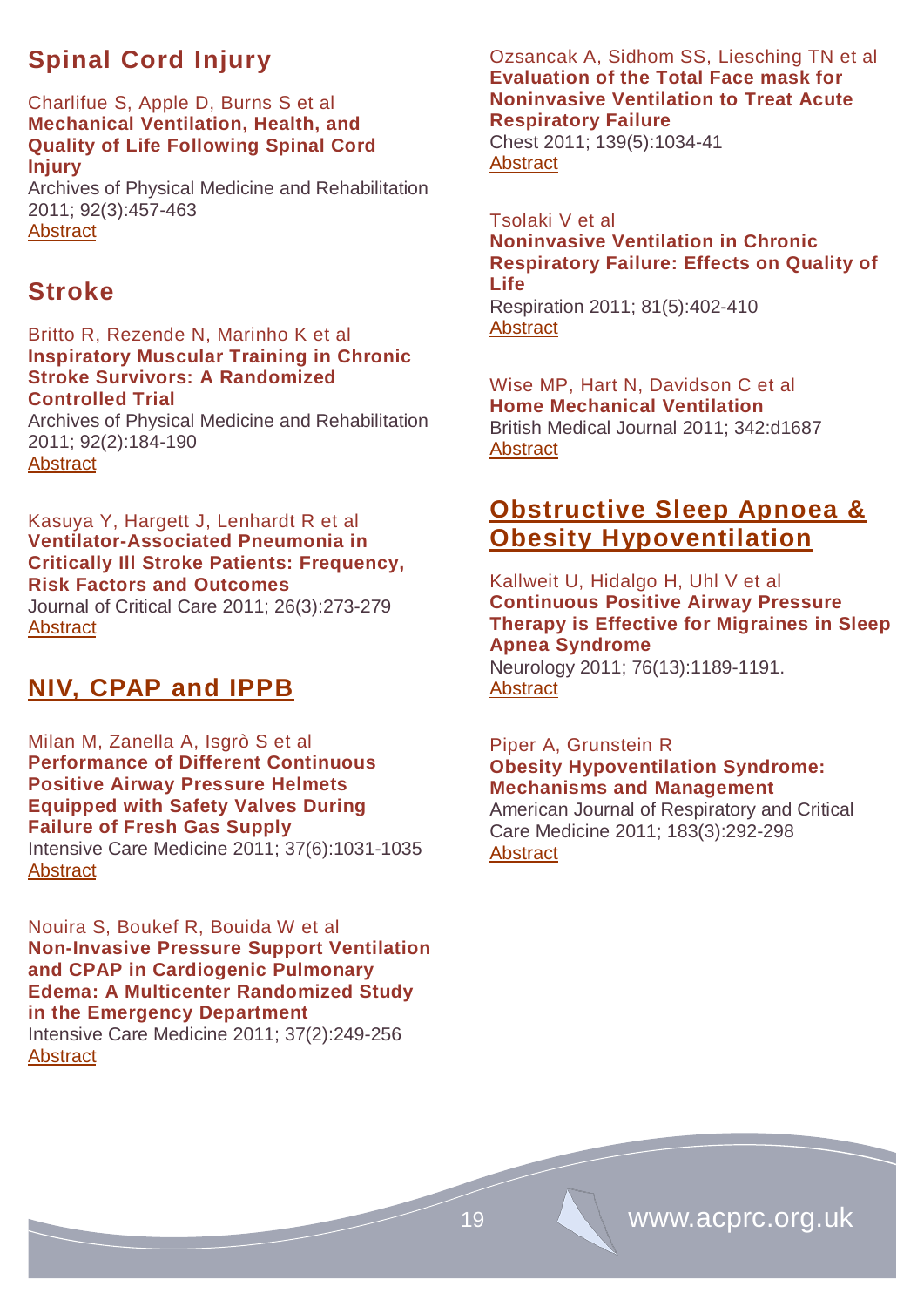# **On-call**

Dunford F, Reeve J, Larmer P **Determining Differences Between Novice and Expert Physiotherapists in Undertaking Emergency On-Call Duties**

New Zealand Journal of Physiotherapy 2011; 39(1):24-29

# **Oxygen**

Moore R, Berlowitz, D **Dyspnoea and Oxygen Therapy in Chronic Obstructive Pulmonary Disease** 

Physical Therapy Reviews 2011; 16(1):10-18 **[Abstract](http://www.ingentaconnect.com/content/maney/ptr/2011/00000016/00000001/art00003)** 

McMorrow RCN, Windsor JS, Mythen MG et al, and the Caudwell Xtreme Everest Research Group **A Novel Ambulatory Closed Circuit Breathing System for Use During Exercise**  Anaesthesia 2011; 66:348–353

**[Abstract](http://onlinelibrary.wiley.com/doi/10.1111/j.1365-2044.2011.06698.x/pdf)** 

Nonoyama ML **Patients with Chronic Obstructive Pulmonary Disease (COPD) Who are not Hypoxaemic at Rest do not Benefit from Home Oxygen**

Journal of Physiotherapy 2011; 57(2):127 **[Abstract](http://www.ncbi.nlm.nih.gov/pubmed/21684496)** 

Ntoumenopoulos G **Using Titrated Oxygen Instead of High Flow Oxygen During an Acute Exacerbation of Chronic Obstructive Pulmonary Disease (COPD) Saves Lives** Journal of Physiotherapy 2011; 57(1):55. **[Abstract](http://www.ncbi.nlm.nih.gov/pubmed/21402331)** 

# **Paediatrics (non-CF)**

Armstrong R, Carlisle H, Davis P et al **Distribution of Tidal Ventilation During Volume-Targeted Ventilation is Variable and Influenced by Age in the Preterm Lung** Intensive Care Medicine 2011; 37(5):839-846 **[Abstract](http://icmjournal.esicm.org/journals/abstract.html?v=37&j=134&i=5&a=2157_10.1007_s00134-011-2157-9&doi)** 

Busse WW, Morgan WJ, Gergen PR et al **Randomised trial of Omalizumab (anti-IgE) for Asthma in Inner-City Children**

New England Journal of Medicine 2011; 364: 1005-1015 [Abstract](http://www.nejm.org/doi/full/10.1056/NEJMoa1009705)

# de Groot JF, Takken T **The Six- Minute Walk Test in Paediatric Populations** Journal of Physiotherapy 2011; 57(2):128

**[Abstract](http://www.ncbi.nlm.nih.gov/pubmed/21684497)** 

Dolovich M, Dhand R **Aerosol Drug Delivery: Developments in Device Design and Clinical Use** The Lancet 2011; 377(9770):1032-1045

**[Abstract](http://www.thelancet.com/journals/lancet/article/PIIS0140-6736(10)60926-9/abstract%23)** 

Ducharme F, Zemek R, Chalut D et al **Written Action Plan in Pediatric Emergency Room Improves Asthma Prescribing, Adherence, and Control** American Journal of Respiratory and Critical Care Medicine 2011; 183(2):195-203 [Abstract](http://ajrccm.atsjournals.org/cgi/content/abstract/183/2/195)

Ege MJ, Mayer M, Normand A-C et al for the GABRIELA Transregio 22 Study Group **Exposure to Environmental Microorganisms and Childhood Asthma** New England Journal of Medicine 2011; 364:

701-709 **[Abstract](http://www.nejm.org/doi/full/10.1056/NEJMoa1007302)**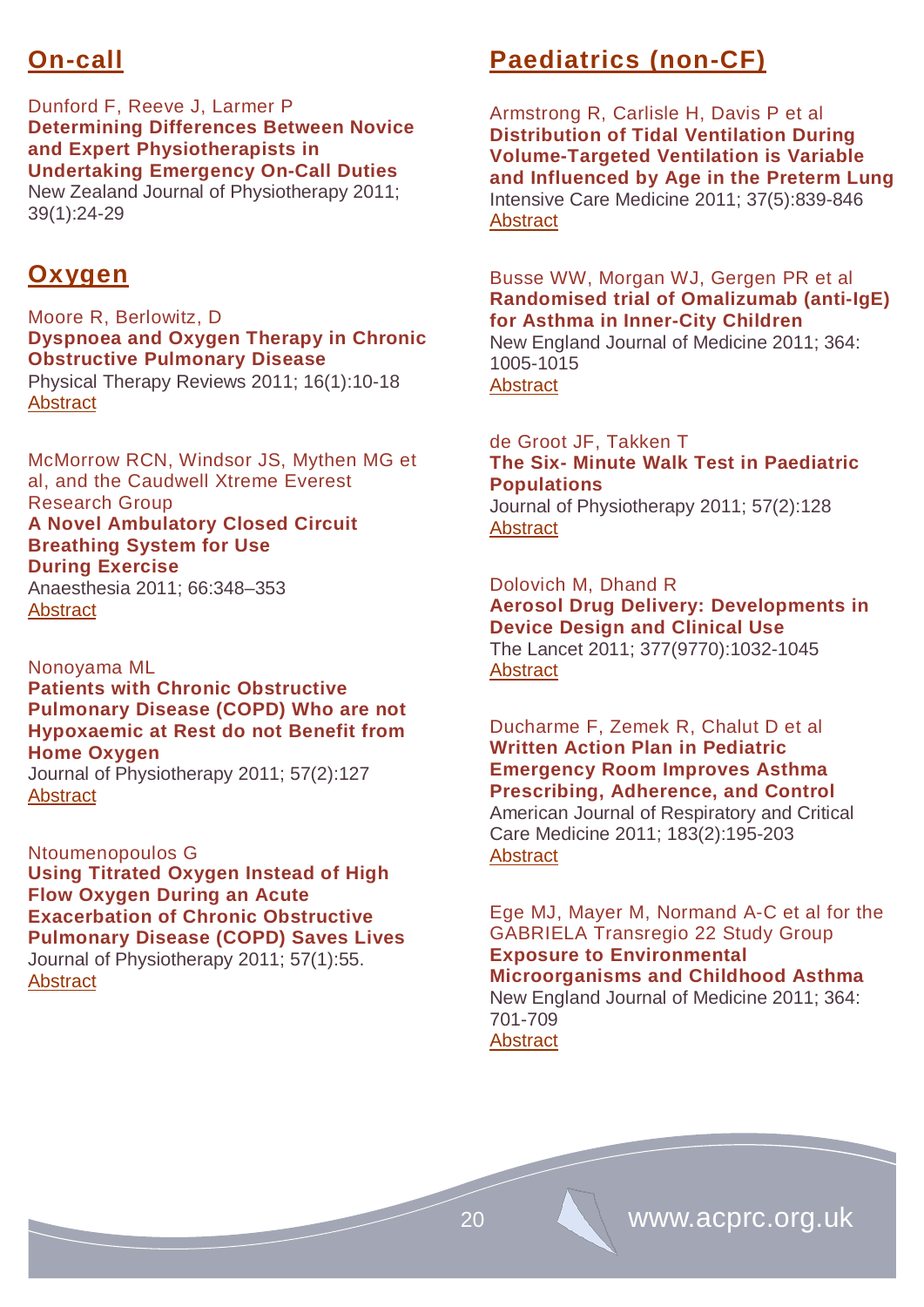Ellerton C, Davis A, Brooks D **Preliminary Development and Validation of a Pediatric Cardiopulmonary Physiotherapy Discharge Tool.**  Physiotherapy Canada 2011; 63(1):34 - 44

Elloumi M, Makni E, Ounis O et al **Six-Minute Walking Test and the Assessment of Cardiorespiratory Responses During Weight-Loss Programmes in Obese Children** Physiotherapy Research International 2011;

16:32–42 **[Abstract](http://onlinelibrary.wiley.com/doi/10.1002/pri.470/full)** 

Ewer A, Middleton L, Furmston A et al on behalf of the PulseOx Study Group **Pulse Oximetry Screening for Congenital Heart Defects in Newborn Infants (PulseOx): A Test Accuracy Study** The Lancet 2011; 378(9793):785-794 **[Abstract](http://www.thelancet.com/journals/lancet/article/PIIS0140-6736(11)60753-8/abstract)** 

[Fleming](http://www.thelancet.com/search/results?fieldName=Authors&searchTerm=Susannah+Fleming) S, Thompson, M, Stevens et al **Normal Ranges of Heart Rate and Respiratory Rate in Children from Birth to 18 years of Age: A Systematic Review of Observational Studies**

The Lancet 2011; 377(9770):1011-1016 [Abstract](http://www.thelancet.com/journals/lancet/article/PIIS0140-6736(10)62226-X/abstract)

#### Gillies A, Spence K **Deep Versus Shallow Suction of Endotracheal Tubes in Ventilated Neonates and Young Infants: [Cochrane](http://onlinelibrary.wiley.com/o/cochrane/clabout/articles/NEONATAL/frame.html)  [Neonatal Group](http://onlinelibrary.wiley.com/o/cochrane/clabout/articles/NEONATAL/frame.html)**

Cochrane Systematic Reviews 6 JUL 2011 DOI: 10.1002/14651858.CD003309.pub2 [Abstract](http://onlinelibrary.wiley.com/doi/10.1002/14651858.CD003309.pub2/abstract)

#### Hartling L, Fernandes RM, Bialy L et al **Steroids and Bronchodilators for Acute Bronchiolitis in the First Two Years of Life: Systematic Review and Meta-Analysis**

British Medical Journal 2011; 342:d1714 [Abstract](http://www.ncbi.nlm.nih.gov/pubmed/21471175)

Latour J, Van Goudoever J, Schuurman B et al

**A Qualitative Study Exploring the Experiences of Parents of Children Admitted to Seven Dutch Pediatric Intensive Care Units**

Intensive Care Medicine 2011; 37(2):319-325 **[Abstract](http://icmjournal.esicm.org/journals/abstract.html?v=37&j=134&i=2&a=2074_10.1007_s00134-010-2074-3&doi)** 

López-Herce J, Fernández B, Urbano J et al **Hemodynamic, Respiratory and Perfusion Parameters During Asphyxia, Resuscitation and Post-Resuscitation in a Pediatric Model of Cardiac Arrest** Intensive Care Medicine 2011; 37(1):147-155

**[Abstract](http://icmjournal.esicm.org/journals/abstract.html?v=37&j=134&i=1&a=2006_10.1007_s00134-010-2006-2&doi)** 

## Lubrano R, Cecchetti C, Elli M et al **Prognostic Value of Extravascular Lung Water Index in Critically Ill Children with Acute Respiratory Failure**

Intensive Care Medicine 2011; 37(1):124-131 **[Abstract](http://icmjournal.esicm.org/journals/abstract.html?v=37&j=134&i=1&a=2047_10.1007_s00134-010-2047-6&doi)** 

Murray J, Waitkus- Edwards K et al **Evaluation of Fluticasone Propionate and Fluticasone Propionate/Salmeterol Combination on Exercise in Pediatric and Adolescent Patients with Asthma**

Open Respiratory Medicine Journal 2011; 5: 11- 18

**[Abstract](http://www.benthamscience.com/open/tormj/openaccess2.htm)** 

# Principi T, Fraser DD, Morrison GC et al **Complications of Mechanical Ventilation in the Pediatric Population**

Pediatric Pulmonology 2011; 46(5):452-457 **[Abstract](http://www.ncbi.nlm.nih.gov/pubmed/21194139)** 

# Schibler A, Pham T, Dunster K et al **Reduced Intubation Rates for Infants After Introduction of High-Flow Nasal Prong Oxygen Delivery**

Intensive Care Medicine 2011; 37(5):847-852 **[Abstract](http://icmjournal.esicm.org/journals/abstract.html?v=37&j=134&i=5&a=2177_10.1007_s00134-011-2177-5&doi)**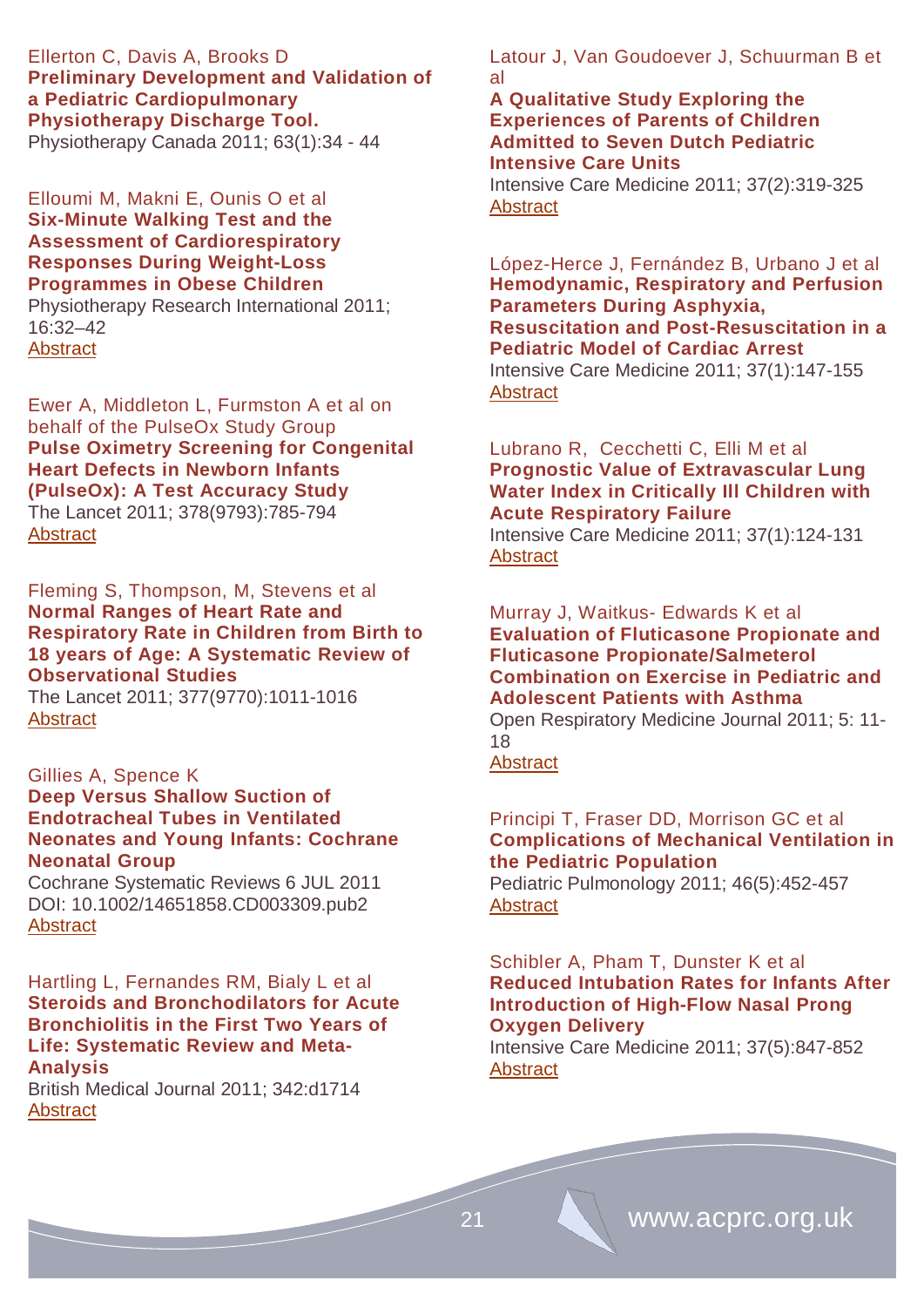Wu AC, Tantisira K, Li L, Schuemann B et al Childhood Asthma Management Program Research Group

**[Predictors of Symptoms are Different from](http://www.ncbi.nlm.nih.gov/pubmed/21292760)  [Predictors of Severe Exacerbations from](http://www.ncbi.nlm.nih.gov/pubmed/21292760)  [Asthma in Children](http://www.ncbi.nlm.nih.gov/pubmed/21292760)**

Chest 2011; 140(1):100-7 **[Abstract](http://www.ncbi.nlm.nih.gov/pubmed?term=Predictors%20of%20symptoms%20are%20different%20from%20predictors%20of%20severe%20exacerbations%20from%20asthma%20in%20children)** 

# **Respiratory Physiology**

Eltzschig HK, Carmeliet P **Hyopxia and Inflammation** New England Journal of Medicine 2011; 364:656-665 **[Abstract](http://www.nejm.org/toc/nejm/364/7/)** 

## Tierney S, Riley D, Jones A and Horne M **Differing Perspectives of Sputum and its Expectoration: A Qualitative Study Involving Patients with Cystic Fibrosis and Physiotherapists**

Physiotherapy Theory and Practice 2011; 27(4):278–286 **[Abstract](http://informahealthcare.com/doi/abs/10.3109/09593985.2010.501849)** 

# **Smoking Cessation**

White A, Rampes H, Liu J et al **Acupuncture and Related Interventions for Smoking Cessation Editorial Group: [Cochrane Tobacco Addiction Group](http://onlinelibrary.wiley.com/o/cochrane/clabout/articles/TOBACCO/frame.html)** Cochrane Systematic Reviews 19 JAN 2011 DOI: 10.1002/14651858.CD000009.pub3 **[Abstract](http://onlinelibrary.wiley.com/doi/10.1002/14651858.CD000009.pub3/abstract)** 

# **Surgery**

# **Cardiothoracic Surgery**

Bartels MN, Armstrong HF, Gerardo RE et al **Evaluation of Pulmonary Function and Exercise Performance by Cardiopulmonary Exercise Testing Before and After Lung Transplantation** Chest 2011; epub June **[Abstract](http://chestjournal.chestpubs.org/content/early/2011/06/15/chest.10-2721.abstract)** 

#### Glendining S **The Role of the Physiotherapist in Cardiac Surgery**

New Zealand Journal of Physiotherapy 2011; 39(1):2-4

Harrington M, Malissa Kraft M, Grande L et al **Independent Association Between Preoperative Cognitive Status and Discharge Location After Cardiac Surgery**  American Journal Critical Care 2011; 20(2):129- 137 [Abstract](http://ajcc.aacnjournals.org/content/20/2/129.abstract)

Jalowiec A, Grady White-Williams C **[Gender and Age Differences in Symptom](http://www.heartandlung.org/article/S0147-9563(10)00065-8/abstract)  [Distress and Functional Disability One](http://www.heartandlung.org/article/S0147-9563(10)00065-8/abstract)  [Year After Heart Transplant Surgery.](http://www.heartandlung.org/article/S0147-9563(10)00065-8/abstract)** Heart and Lung 2011; 40(1):21-30 **[Abstract](http://www.sciencedirect.com/science/article/pii/S0147956310000658)** 

Khoueiry G, Flory M, Rafeh N et al **Depression, Disability and Quality of Life After Off-Pump Coronary Artery Bypass Grafting: A Prospective 9-month Follow-Up Study**

Heart and Lung 2011; 40(3):217-225 **[Abstract](http://www.sciencedirect.com/science/article/pii/S014795631000083X)**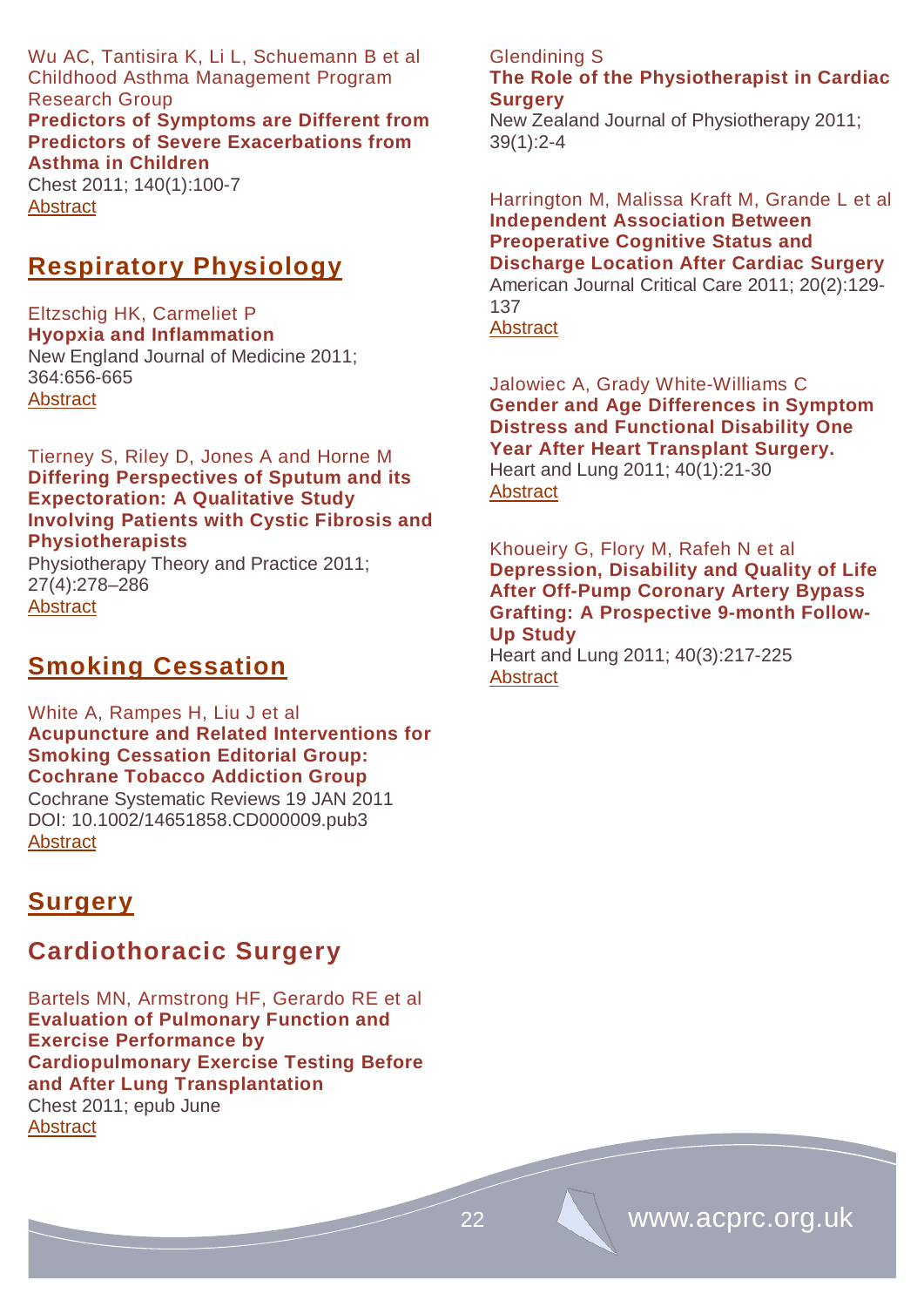# Olper L, Cervi P, Santi F et al **Validation of the Treadmill Six-Minute Walk Test in People Following Cardiac Surgery**

Physical Therapy 2011; 91:566-576 **[Abstract](http://ptjournal.apta.org/content/91/4/566.abstract)** 

Perz S, Uhlig T, Kohl M et al **Low and "Supranormal" Central Venous Oxygen Saturation and Markers of Tissue Hypoxia in Cardiac Surgery Patients: A Prospective Observational Study** Intensive Care Medicine 2011; 37 (1):52-59

**[Abstract](http://icmjournal.esicm.org/journals/abstract.html?v=37&j=134&i=1&a=1980_10.1007_s00134-010-1980-8&doi)** 

## Sanders J, Toor I, Yurik T et al **Tissue Oxygen Saturation and Outcome After Cardiac Surgery**

American Journal of Critical Care 2011; 20(2): 138-145 **[Abstract](http://ajcc.aacnjournals.org/content/20/2/138.abstract)** 

# Savel R, Munro C

#### **Clarifying Complex Relationships to Improve Outcomes After Cardiac Surgery**  American Journal of Critical Care 2011; 20(2):

94-97 **[Abstract](http://ajcc.aacnjournals.org/content/20/2/94.full.pdf+html)** 

Yang M, Ahn HJ, Kim K et al **Does a Protective Ventilation Strategy Reduce the Risk of Pulmonary Complications After Lung Cancer Surgery? A Randomized Controlled Trial** Chest 2011; 139(3):530-7 **[Abstract](http://www.ncbi.nlm.nih.gov/pubmed?term=Does%20a%20protective%20ventilation%20strategy%20reduce%20the%20risk%20of%20pulmonary%20complications%20after%20lung%20cancer%20surgery%3F%3A%20a%20randomized%20controlled%20trial)** 

# **General Surgery**

Chiumello D, Chevallard G, Gregoretti C **[Non-Invasive Ventilation in Postoperative](http://icmjournal.esicm.org/journal/134/37/6/2210_10.1007_s00134-011-2210-8/2011/Non-invasive_ventilation_in_postoperative_patients.html)  [Patients: A](http://icmjournal.esicm.org/journal/134/37/6/2210_10.1007_s00134-011-2210-8/2011/Non-invasive_ventilation_in_postoperative_patients.html) Systematic Review**

Intensive Care Medicine 2011; 37 (6): 918 - 929 **[Abstract](http://icmjournal.esicm.org/journals/abstract.html?v=37&j=134&i=6&a=2210_10.1007_s00134-011-2210-8&doi)** 

Maciejewski ML, Livingston EH, Smith VA et al

# **Survival Among High-Risk Patients After Bariatric Surgery**

JAMA 2011; 305(23):2491-2426 **[Abstract](http://jama.ama-assn.org/content/305/23/2419.abstract)** 

Thomson Mangnall L, Gallagher R, Stein-Parbury J **Postoperative Delirium After Colorectal Surgery in Older Patients**  American Journal of Critical Care 2011; 20(1): 45-55

**[Abstract](http://ajcc.aacnjournals.org/content/20/1/45.abstract)** 

## Wu C, Raja S

**Treatment of Acute Postoperative Pain** The Lancet 2011; 377(9784): 2215-2225 **[Abstract](http://www.thelancet.com/journals/lancet/article/PIIS0140-6736(11)60245-6/abstract)**